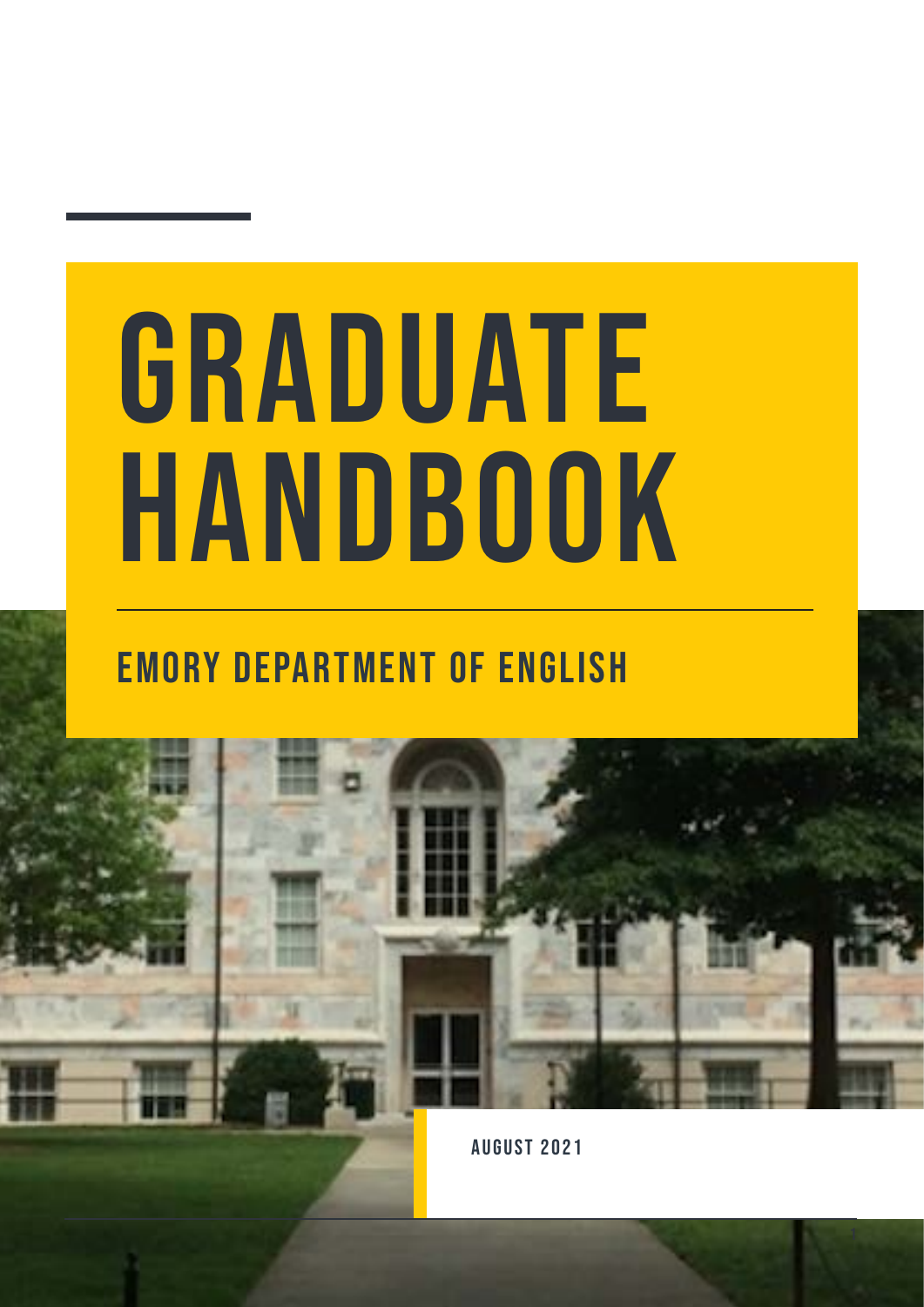

Emory's small, selective doctoral program in English offers training in a wide range of fields within literary and cultural studies, including traditional historical fields (from medieval to contemporary), as well as theoretical and interdisciplinary approaches that cross national and chronological boundaries.

The Department of English combines literary training with pedagogical preparation in literary study and college writing. This program introduces graduate students to composition theory, multimodal writing, and course and curriculum design.

We encourage interdisciplinary inquiry. Our students frequently enroll in classes and pursue certificates in other graduate programs, which in turn encourage their students to conduct coursework in the Department of English.

During your time as a doctoral student in the Department of English, you will develop:

- A breadth of knowledge about English-language literary history
- A specialized proficiency in a particular field of interest
- Research skills and fluency in critical methods
- Comprehensive teacher training to prepare you to design and execute courses on literature and composition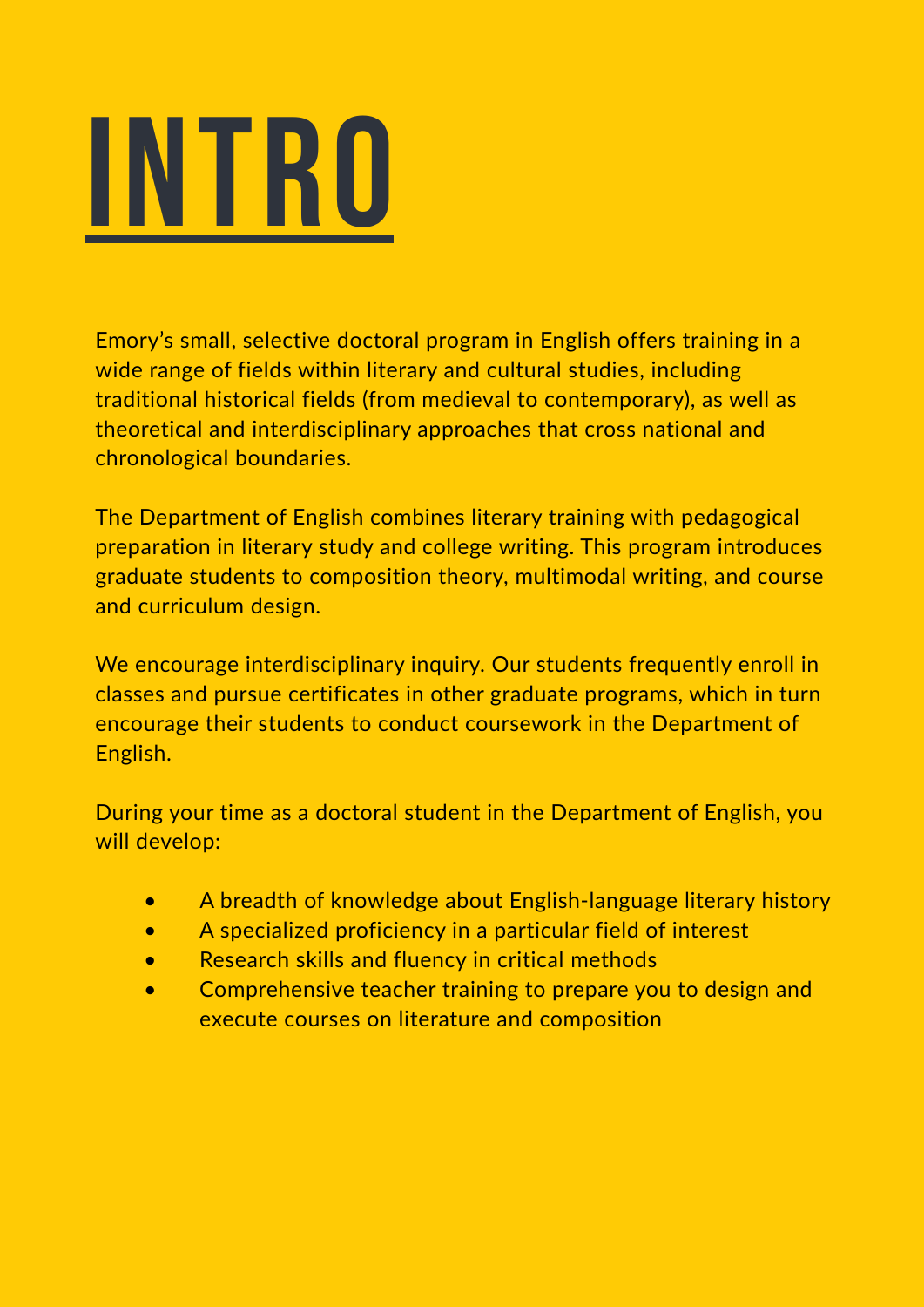### WELCOME TO EMORY'S DEPARTMENT OF ENGLISH

**All students admitted to the graduate program now receive five-year funding packages. Funding is, however, contingent upon adequate progress toward degree. A graduate career can be roughly divided into three phases:**

#### **Phase 1: COURSEWORK**

Coursework, during which students define their interests and serve as teaching assistants.

#### **Phase 2: EXAMS**

Examinations, during which students teach independent sections of undergraduate courses in composition, take their oral and written exams, and compose their dissertation prospectus. After coursework, examinations, and the prospectus have been completed, students are admitted to candidacy and known as ABD (all but dissertation).

#### **Phase 3: DISSERTATION**

Dissertation, during which students teach independent sections of undergraduate courses and compose their dissertations.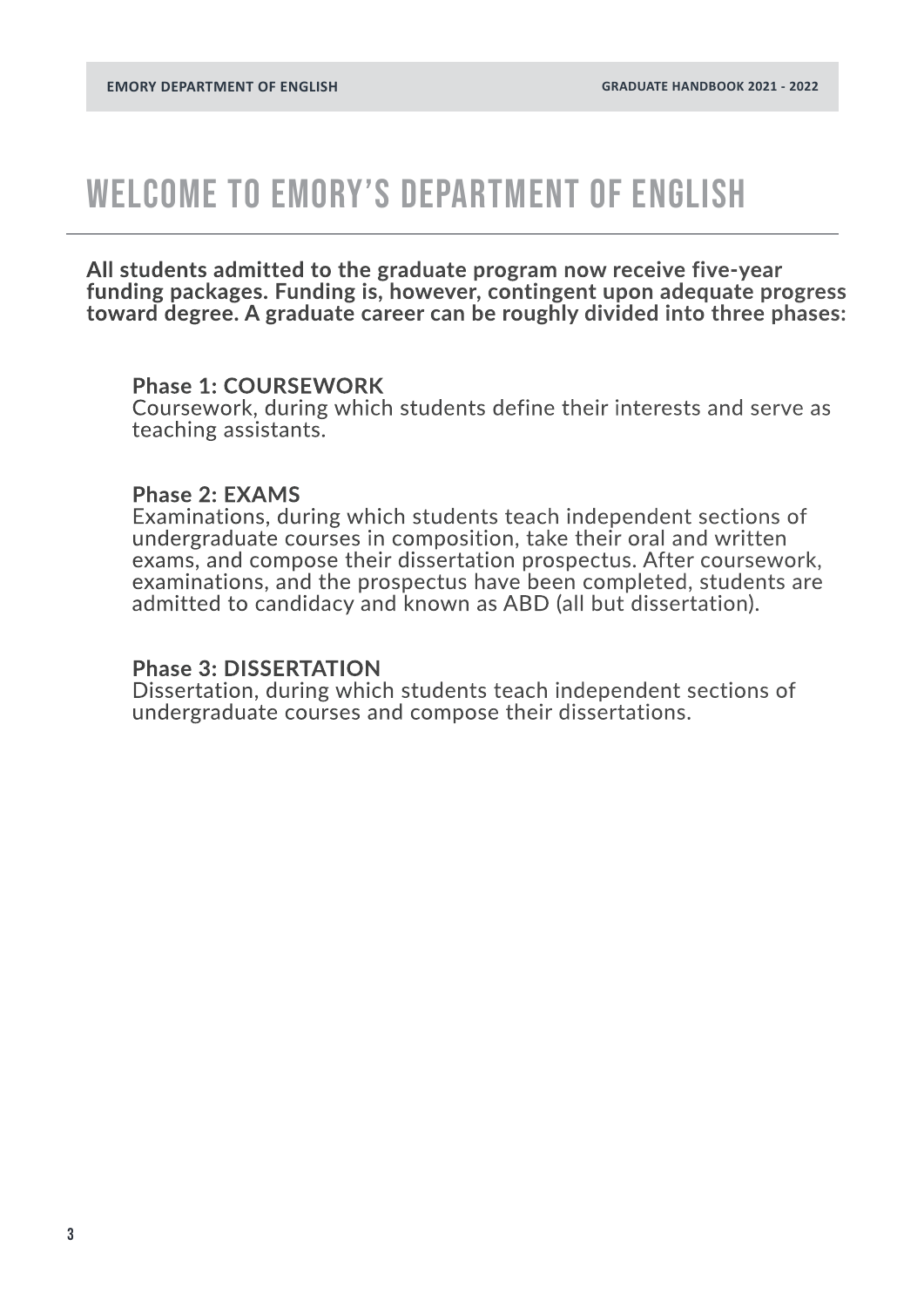## TABLE OF CONTENTS

The pages that follow detail the requirements for each phase of the graduate program in English. Additional requirements for graduation appear in the **[Laney Graduate Handbook](https://gs.emory.edu/handbook/)** and on the Laney Graduate School **[website](https://gs.emory.edu/)**.

Students are expected to be thoroughly familiar with each of these resources. Should students have any questions about any policies or procedures, they should contact the Department's Graduate Program Coordinator at (404) 727-1793 or in Callaway N303.

**\*\*Please note the Contents are hyperlinked to the subsequent page**

| 01 | <b>ACHIEVING CANDIDACY</b>         | <b>PAGE 06</b> |
|----|------------------------------------|----------------|
| 02 | <b>CREDIT REQUIREMENTS</b>         | <b>PAGE 07</b> |
| 03 | <b>GENERAL REQUIREMENTS</b>        | <b>PAGE 08</b> |
| 04 | <b>TIMELINE (BACHELOR'S)</b>       | <b>PAGE 10</b> |
| 05 | <b>TIMELINE (MASTER'S)</b>         | <b>PAGE 14</b> |
| 06 | COURSEWORK                         | <b>PAGE 18</b> |
| 07 | <b>GUIDELINES FOR TEACHING</b>     | <b>PAGE 21</b> |
| 08 | <b>LANGUAGE REQUIREMENT</b>        | <b>PAGE 24</b> |
| 09 | <b>ADVISING, EXAMS, COMMITTEES</b> | <b>PAGE 25</b> |
| 10 | <b>DISSERTATION</b>                | <b>PAGE 30</b> |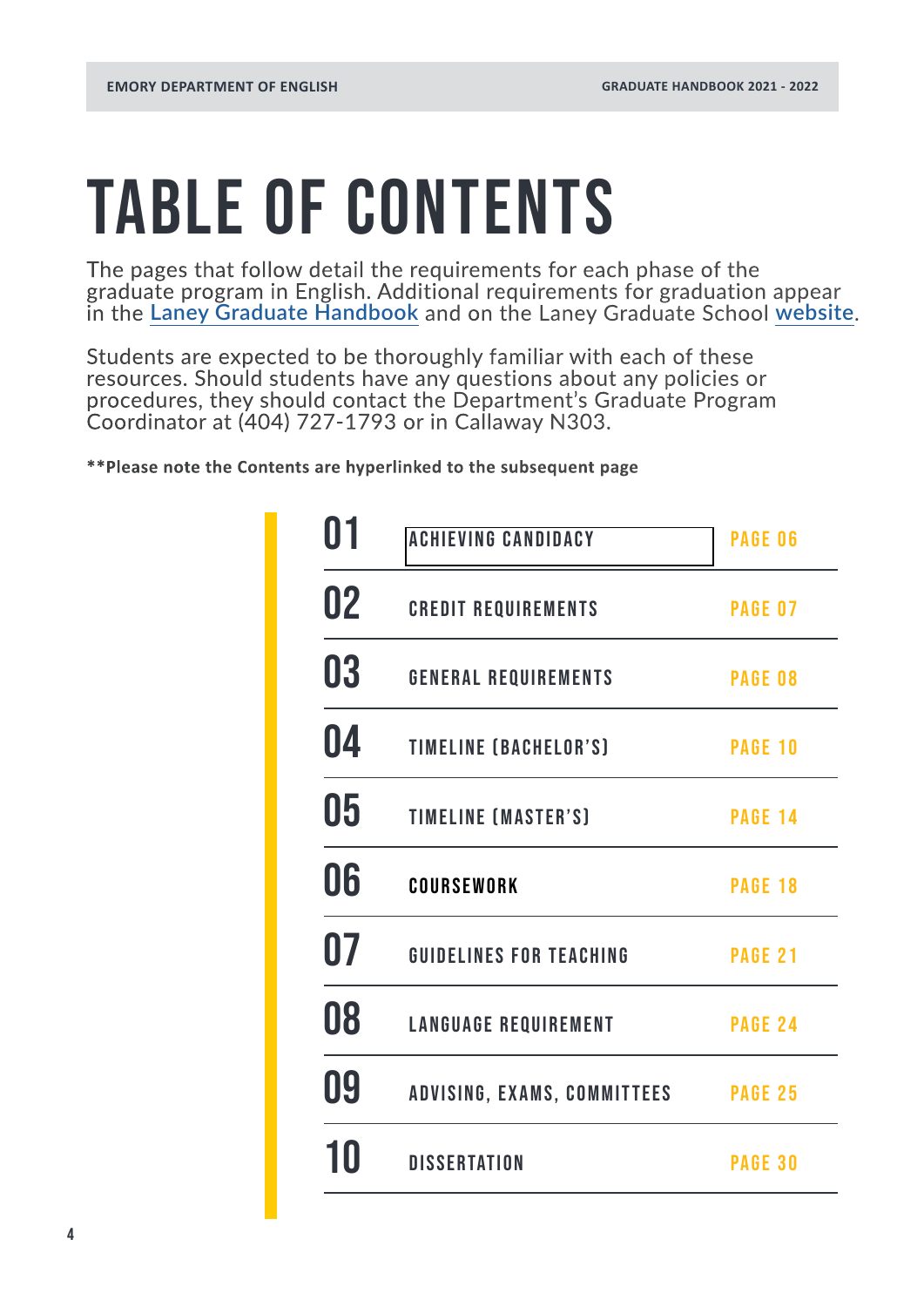## TABLE OF CONTENTS

| 11 | <b>JOB MARKET</b>                            | <b>PAGE 31</b> |  |
|----|----------------------------------------------|----------------|--|
| 12 | <b>APPENDIX</b>                              | <b>PAGE 33</b> |  |
|    | <b>ANNUAL REVIEW</b>                         |                |  |
|    | <b>CERTIFICATE AND DUAL DEGREE PROGRAMS</b>  |                |  |
|    | <b>M.A. DEGREES FOR CONTINUING STUDENTS</b>  |                |  |
|    | PROFESSIONAL DEVELOPMENT FUNDS               |                |  |
|    | <b>KEMP MALONE LIBRARY</b>                   |                |  |
|    | DEPARTMENTAL LOCATIONS & GENERAL INFO        |                |  |
|    | ADVISORY, GOVERNING, & SOCIAL GROUPS         |                |  |
|    | <b>DEPARTMENTAL SPEAKERS &amp; COLLOQUIA</b> |                |  |
|    | <b>GRIEVANCE POLICY</b>                      |                |  |
|    | <b>STUDENT SUPPORT SERVICES</b>              |                |  |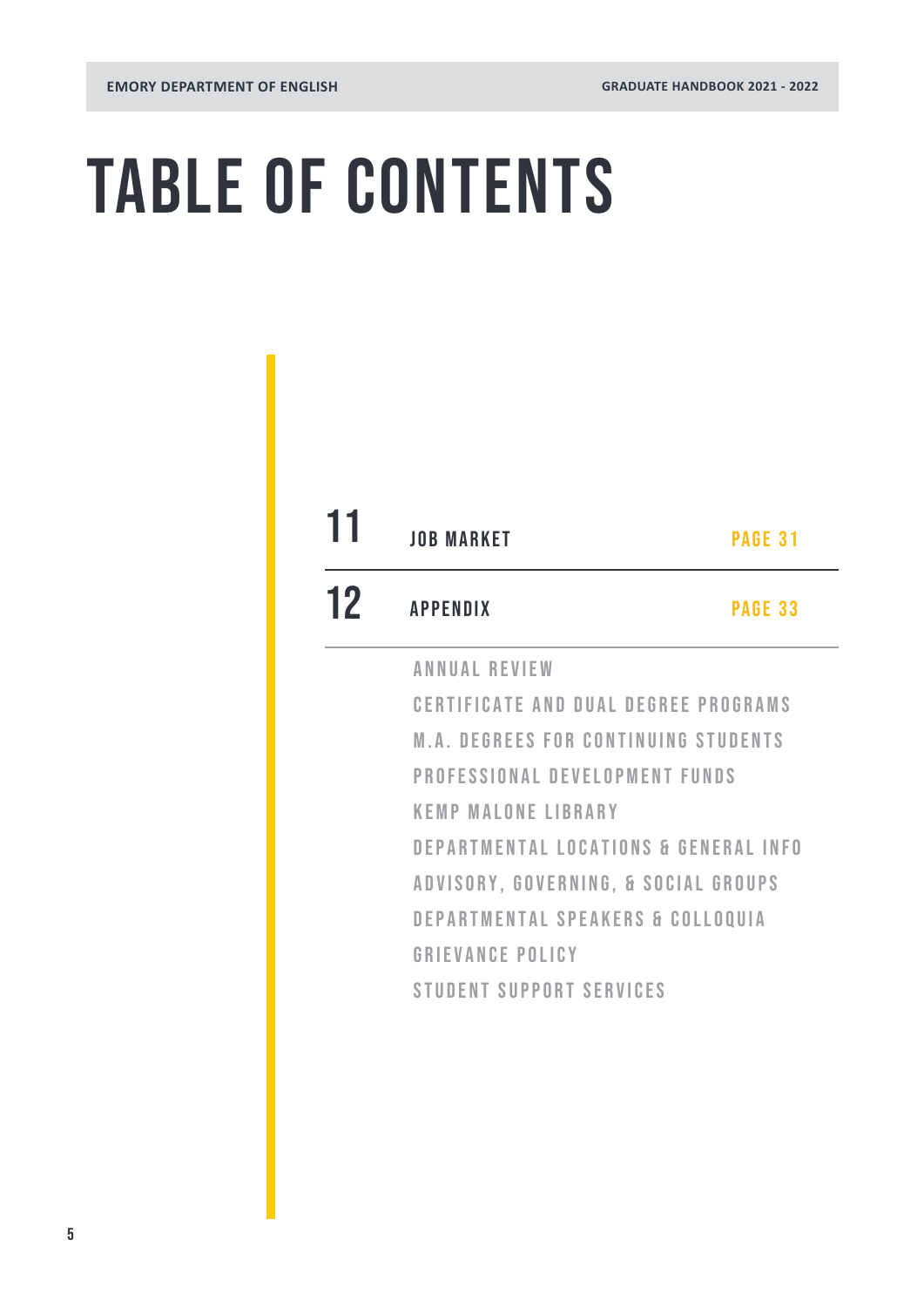## <span id="page-5-0"></span>ACHIEVING CANDIDACY

The first major milestone for all students is the achievement of candidacy. In order to qualify for candidacy, students must:

- Complete all of their minimum course requirements
- Prove proficiency in a foreign language
- Successfully pass their written and oral examinations

The Laney Graduate School requires that all students be in candidacy by September 15th of their 4th year of graduate study. Students who do not meet this deadline will be placed on academic probation, will not be eligible for PDS funds, and may forfeit financial support. These sanctions will be lifted when the student enters candidacy. Students should achieve candidacy by the end of the spring semester of their third year, and should also obtain an approved dissertation prospectus by that time. Observe the following benchmarks in the first three years of study in order to give ample time for the composition of the dissertation in the fourth and fifth years of study.

### 1. ADVISING

Select an advisor by January of the second year and approach that prospective advisor with a rough draft of the major exam list.

### 3. LANGUAGE PROFICIENCY

Prove non-English language proficiency by the end of the spring semester of the second year.

### 5. COMPILE EXAM LISTS

Finalize two of the three exam lists by the end of the spring semester of the second year to allow for substantive reading during the summer between the third and fourth years.

### 7. PROSPECTUS

Assemble the dissertation committee and obtain committee approval for the dissertation prospectus by the end of the spring semester of the third year.

### 2. COURSEWORK

Complete minimum course requirements by the end of the spring semester of the second year.

### 4. COMMITTEE SELECTION

Assemble the exam committee by the end of the spring semester of the second year.

### 6. EXAMINATIONS

Successfully pass oral and written examinations by March 15th of the third year.

### 8. APPLICATION FOR CANDIDACY

Submit a fully signed and executed dissertation committee, candidacy form, and approved and signed copy of the dissertation prospectus to the Graduate Program Coordinator by the end of the spring semester of the third year.

This candidacy policy is effective starting fall semester 2017, and applies to all students, with two exceptions: students who started their programs before the fall of 2017 must meet the candidacy deadline in effect when they first enrolled, and must be in candidacy no later than August 1 before their fifth year of study; and students who started their programs before the fall of 2017 will not be placed on probation if they fail to meet the candidacy deadline.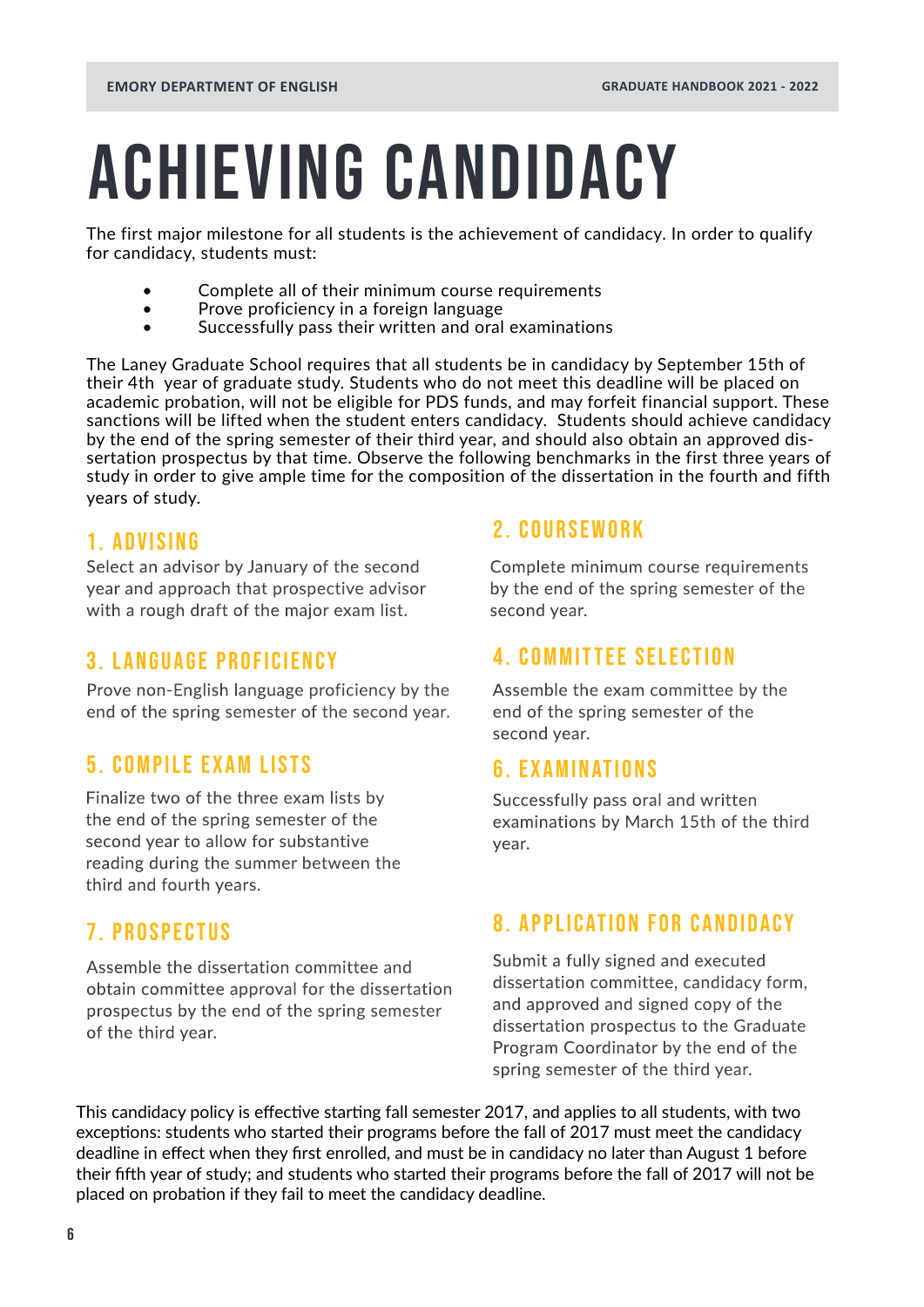## <span id="page-6-0"></span>CREDIT REQUIREMENTS

Laney Graduate School requires all students to complete 54 credit hours (this includes seminar hours, JPE, TATTO, Masters hours, and dissertation hours) at the 500 level or above, regardless of grading status, before applying to candidacy. All graduate seminars are worth 3-credit hours. The English PhD program requires different total number of credit hours through coursework depending on whether a student is admitted to the program with a bachelor's degree or a master's degree.

Beginning in semester 2 of year 1, each graduate student will enroll in three one-credit directed readings on an S/U basis, featuring brief writing assignments (reports, annotated bibliographies, etc.) that may correspond with stated exam fields or areas of research interest. Students may pursue directed readings independently or in small groups. A faculty member may lead only one such directed reading in any given semester.

#### REQUIREMENTS FOR STUDENTS ADMITTED WITH A BACHELOR'S CREDIT

42 credit hours (14 seminars) of graduate course work are required. A minimum of 30 credit hours (10 seminars) must be taken on a graded basis.

The remaining 12 (4 seminars) may be taken satisfactory/unsatisfactory (S/U). No more than 2 S/U courses may be taken in a single semester.

30 credit hours (10 seminars) of graduate course work are required. A minimum of 24 credit hours (8 seminars) must be taken on a graded basis. The remaining 6 (2 seminars) may be taken satisfactory/unsatisfactory (S/U). No more than 2 S/U courses may be taken in a single semester. REQUIREMENTS FOR STUDENTS ADMITTED WITH A MASTER's 30 CREDIT **HOURS** 

#### **PLEASE NOTE**

**HOURS** 

42

JPE, TATTO courses, Dissertation Colloquium, and the English Proseminar in Teaching are required courses but do not count toward the required minimum number of credit hours to receive a Ph.D. Additional information on each requirement is provided in the following pages.

Undergraduate courses and any courses taken to fulfill the foreign language requirement do not count toward the minimum number of required hours to receive the Ph.D. in English.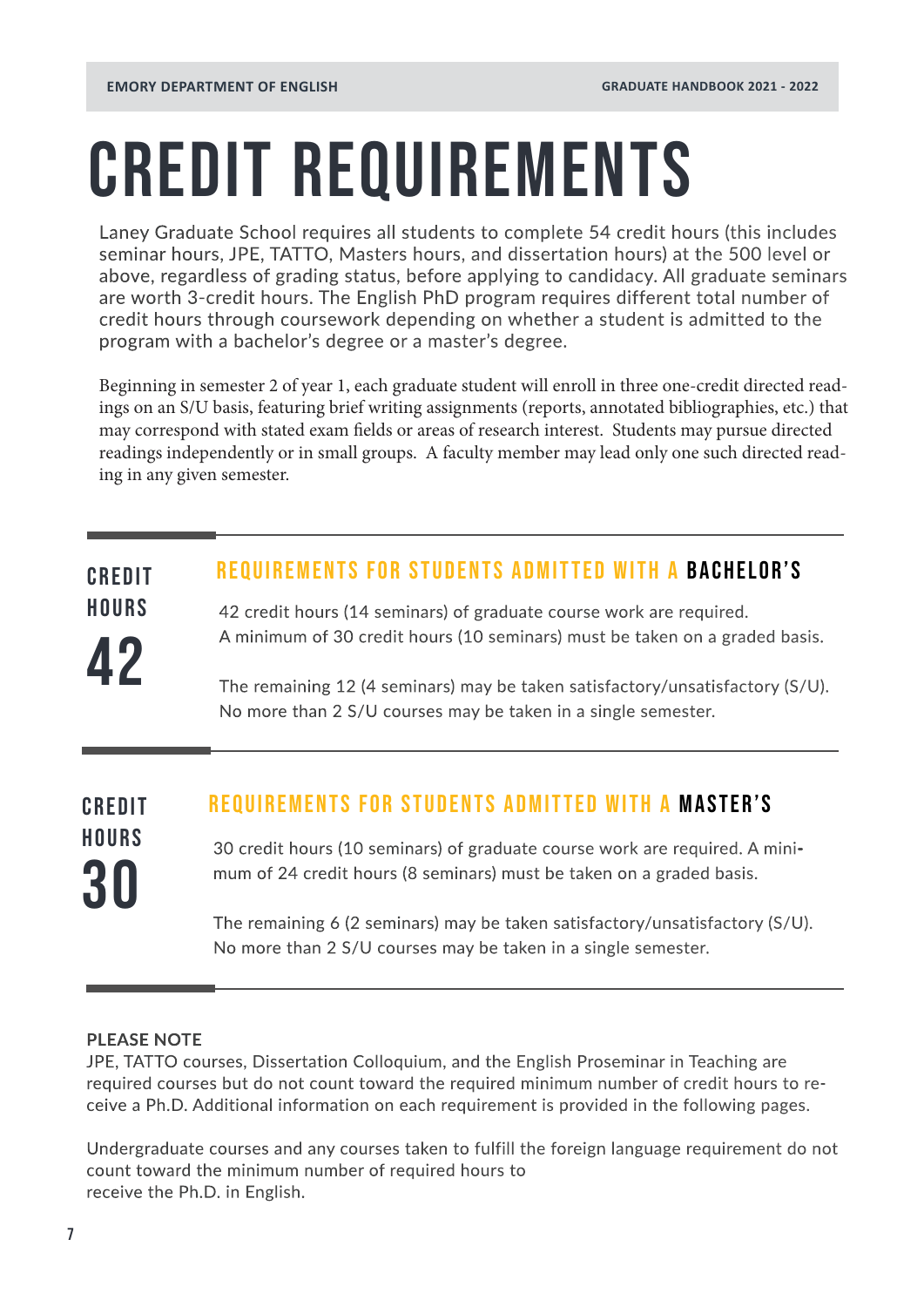### <span id="page-7-0"></span>GENERAL REQUIREMENTS FOR ALL STUDENTS.

### SURVEY / PEDAGOGY

ENG 796R: Survey of English: Histories, Theories, Methods (fall of first year) and ENG 791: Composition Pedagogy (fall of second year) are required for all students and must be taken on a graded basis. Both courses count toward the minimum required number of credit hours to advance to candidacy and to receive the PhD in English.

### AREAS OF FOCUS (COURSEWORK)

During their coursework at Emory, Ph.D. students must take at least one course in each of the following areas (see right). These requirements may be fulfilled with either a graded or an S/U course. Note that this requirement cannot be fulfilled by coursework that you have taken elsewhere, including graduate coursework at other universities or in other departments.

### JPE SEMINARS

JPE 600 must be taken the summer before the fall semester of the first year. All students must complete four JPE 610 workshops before applying to graduate. All JPE courses appear on a student's transcript. Students enroll by presenting their Emory cards at the respective events. All JPE hours are S/U. Students enroll by presenting their Emory cards at the respective events. All JPE hours are S/U.

### ENG 599R / ENG 799

After coursework requirements are met, students register for Master's Thesis (ENG 599R) until candidacy is reached and Doctoral Dissertation Research (ENG 799) following the achievement of candidacy. These are place holder hours to ensure that students remain in full-time status at Emory and do not count toward the minimum number of required hours to receive the Ph.D. in English.

### ADVANCED COURSEWORK

ENG 798R: Seminar in Pedagogy and Professionalization in Spring of Year 4, graded S/U.

- 1 course in early modern or medieval literature
- 1 course in the literatures of the 18th or 19th centuries
- 1 course in the literatures of the 20th or 21st centuries
- 1 course organized by genre or theory

### TEACHING ASSISTANT TRAINING

TATTO 600 must be completed in the summer before the second year. All second-year students will enroll in TATTO 605 in the fall and spring semesters while they serve as teaching assistants.

All third-year students will enroll in TATTO 610 in the fall and spring semesters and again in either the fall or the spring of the fifth year; during this time, students will serve as lead instructors (teaching associates) for courses taught in the Department of English. Teaching responsibilities are detailed further in sections below.

All TATTO hours are S/U. Only TATTO 600 and 605 are required to qualify for candidacy. TATTO 610 is required before students apply to graduate.

As part of their pedagogical training as teachers of writing, all teachers of a first year writing course are required to attend a fall and spring orientation and two or three pedagogical workshops or events each semester, normally comprising 10-13 extra hours of training.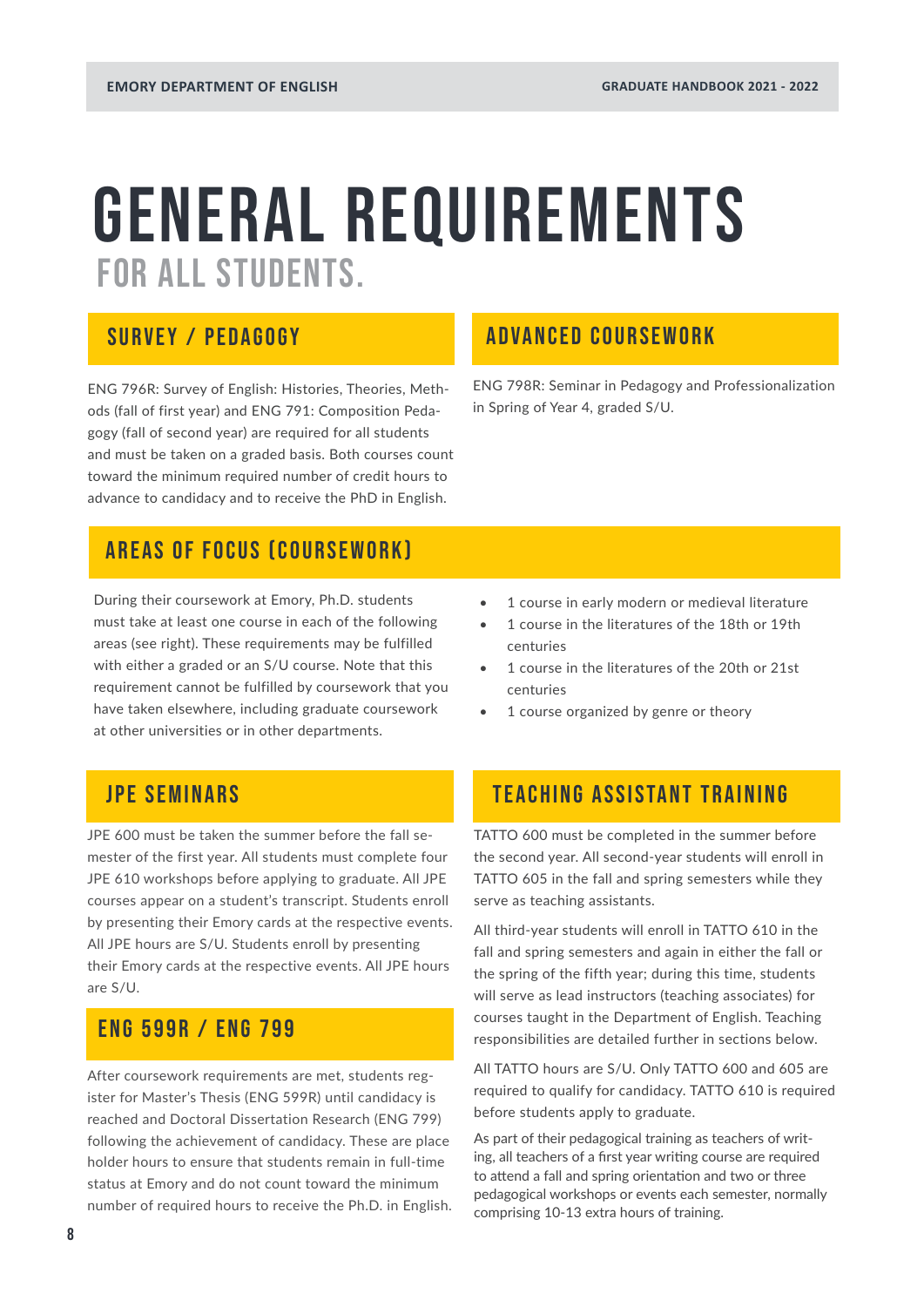### OUTSIDE COURSEWORK & FULL-TIME ENROLLMENT

No more than one course per semester may be taken outside of the English Department without permission from the DGS. Credit hours taken for certificate programs can be counted toward the minimum required number of credit hours to receive the Ph.D. in English.

Students must be enrolled in 9 credit hours in the Fall, Spring, and Summer sessions in order to remain in full-time status and receive stipends and benefits. When students are enrolling in classes, they should ensure that they meet this mandatory enrollment requirement or they risk being unenrolled from the university.

### NOTE ABOUT S/U COURSES

A Note about S/U Courses: Students may take graduate seminars for a letter grade or as satisfactory/ unsatisfactory (S/U). The requirements for the S/U option vary from seminar to seminar, but generally involve completing the requirements for the seminar with the exception of the major writing project. Students should consult their professors to clarify expectations for the course before enrolling on an S/U basis. Students are encouraged to take S/U courses in addition to their graded seminars in order to broaden their training in the Department. Please note that each department has different expectations for S/U coursework. If you want to take a class that is cross-listed or housed outside of the Department of English on an S/U basis, be sure to check with the professor to see whether this is a possibility and what will be expected of you.

## TIMELINE

The following timelines provide an overview of the doctoral program. One timeline is provided for students entering with a bachelor's degree, another for students entering with a master's degree.

Students should plan their program of study carefully in consultation with the DGS and/ or their advisor, taking time to assess their strengths and weaknesses and to define their professional goals. The DGS or advisor may recommend additional courses beyond the minimum to best prepare students to conduct work in their field(s).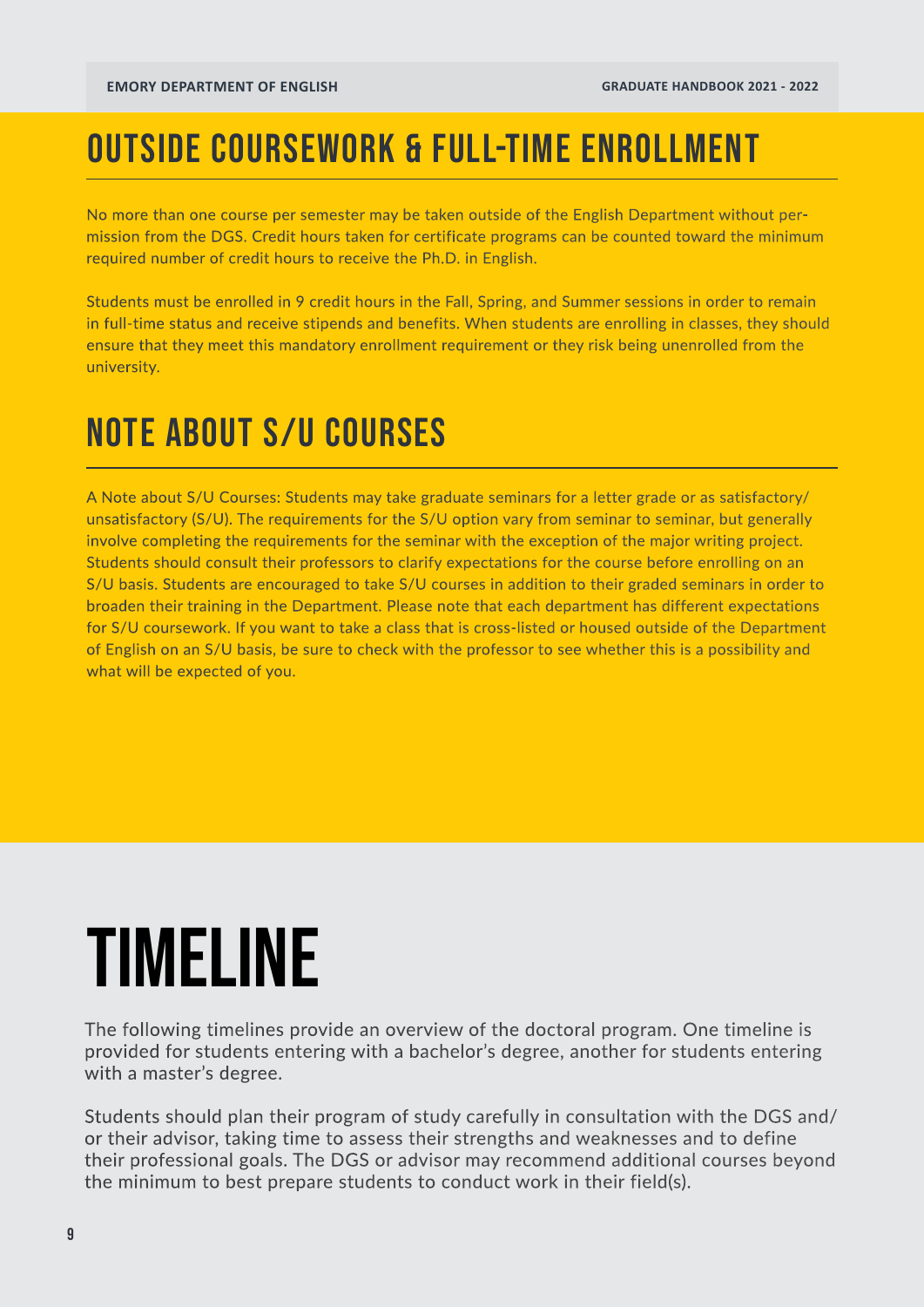### <span id="page-9-0"></span>TIMELINE: STUDENTS WITH A BACHELOR'S DEGREE

## YEAR ONE

### SEMESTER COURSE LOAD

### FALL

- 796R: Survey (*graded*)
- ◆ 2 Graded Seminars
- $\bigvee$  1 S/U Seminar

### ADDITIONAL REQUIREMENTS

- JPE 600 (*Summer before YEAR ONE*)
- TATTO 600 (*Summer before YEAR TWO*)
- Schedule meeting with the Program Coordinator in Spring to discuss courses and degree progress

### SPRING

- ◆ 3 Graded Seminars
- $\bigvee$  1 S/U Seminar

### YEAR 1 CREDIT HOURS

- ◆ 18 Graded
- $\vee$  7 S/U
- *25 TOTAL*

### TOTAL PROGRAM HOURS

One-hour directed reading S/U

- $\overline{\smash{\bigstar}}$  18 Graded
- $\vee$  7 S/U
- *25 TOTAL*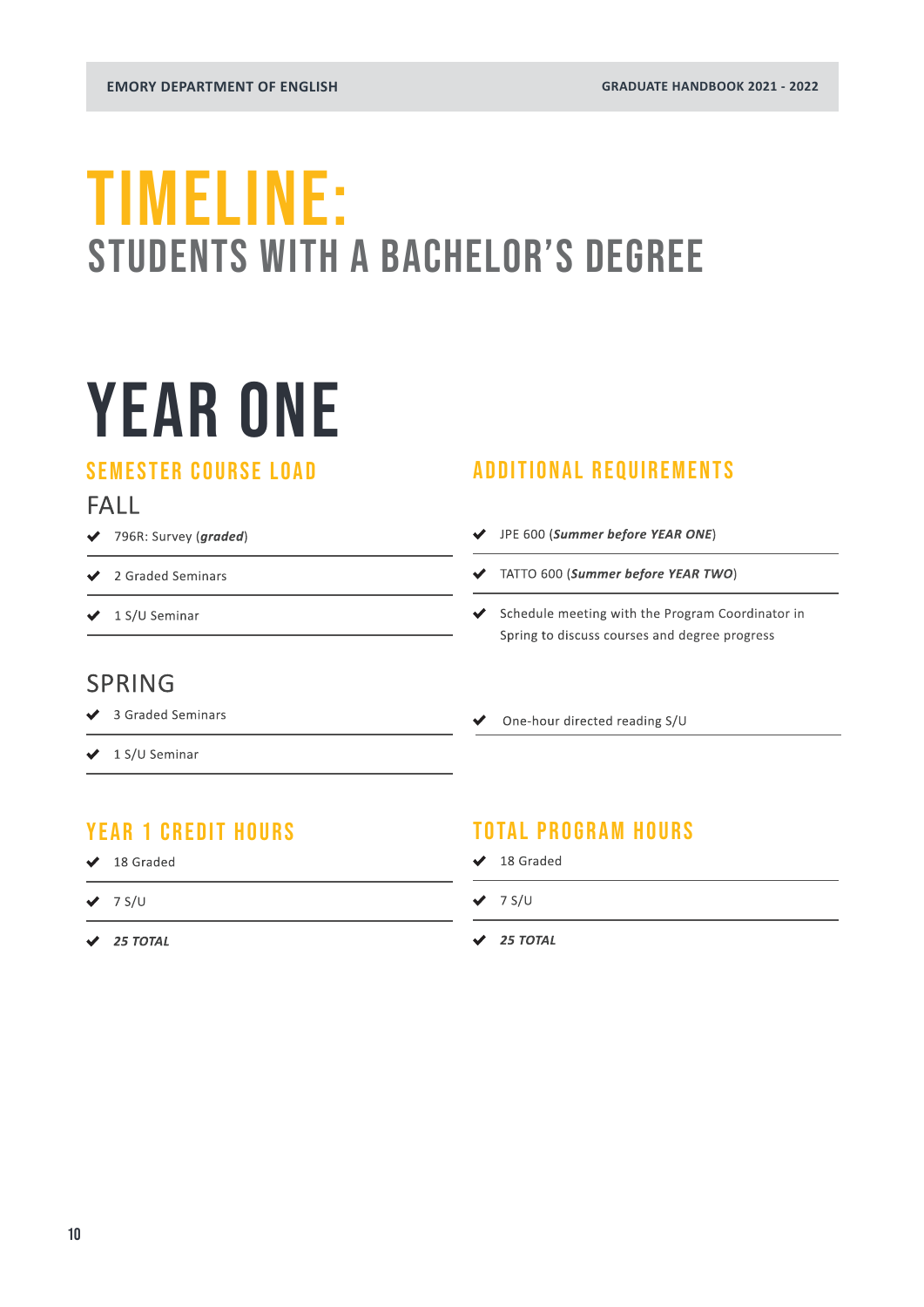### TIMELINE: STUDENTS WITH A BACHELOR'S DEGREE

## YEAR TWO

### SEMESTER COURSE LOAD

### FALL

- ENG 791 Composition Pedagogy (*Graded*)
- 2 Graded Seminars *or* 1 Graded/2 S/U Seminars
- TATTO 605 (*S/U*)

### SPRING

3 Graded Seminars *or* 2 Graded, 2 S/U

### ADDITIONAL REQUIREMENTS

- Teaching Assistantship (*FALL and SPRING*)
- Choose advisor (*before SPRING*)
- ◆ Complete non-English language requirement (*year-end*)
- Assemble Exam Committee (*year-end*)
- Select faculty teaching mentor (*year-end*)
- Finalize 2 of 3 exam lists (*year-end*)

One-hour directed reading S/U in fall and spring

### YEAR 2 CREDIT HOURS

- $\angle$  12 18 Graded
- $\vee$  0 14 S/U
- *18 26 TOTAL*

### TOTAL PROGRAM HOURS

- $\overline{\smash{\bigtriangledown}}$  30 36 Graded
- $6 20$  S/U
- *42 50 TOTAL (minimum 42 hours met)*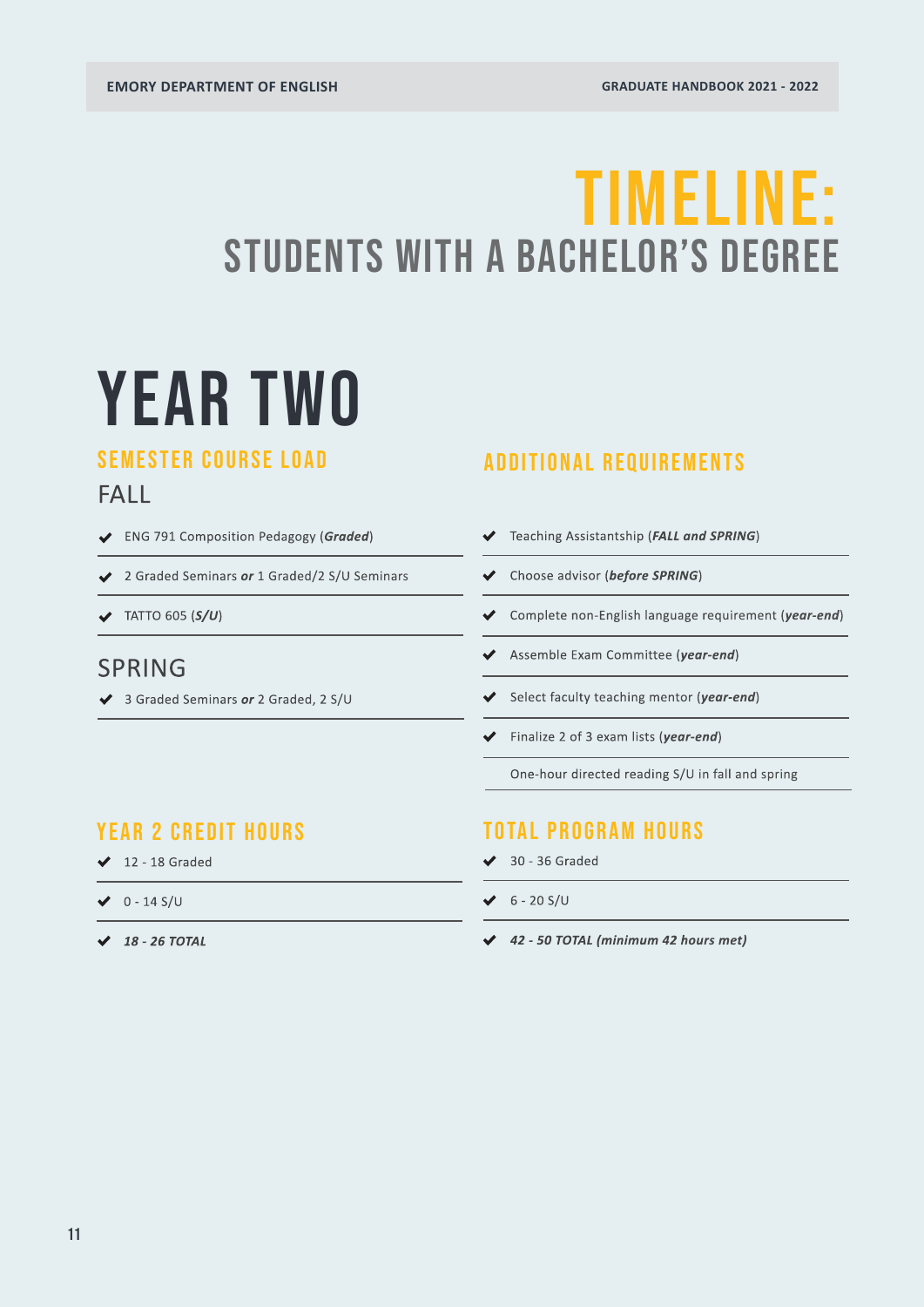### TIMELINE: STUDENTS WITH A BACHELOR'S DEGREE

## YEAR THREE

### SEMESTER COURSE LOAD

### FALL

- 1 Graded Seminar (*Directed Reading to Oral Exam*)
- $\blacktriangledown$  TATTO 610

### SPRING

 $\bigvee$  TATTO 610

### YEAR 3 CREDIT HOURS

- ◆ 3 Graded
- *3 TOTAL*

### ADDITIONAL REQUIREMENTS

- Teaching Associate (*ENG 101 and 181*)  $\checkmark$
- Finalize all exam lists (*October*)
- $\triangleleft$  Schedule Spring oral exams and prospectus presentation early in 3rd year through Program Coordinator
- Complete exams and apply for candidacy (*March 15th*)
- Assemble dissertation committee (if different from exam committee)
- Submit Diss. committee form and signed approved prospectus to Program Coordinator and LGS (*end of SPRING*)

### TOTAL PROGRAM HOURS

- $\overline{\smash{\bigstar}}$  33 39 Graded
- $6 18$  S/U
- *45 51 TOTAL*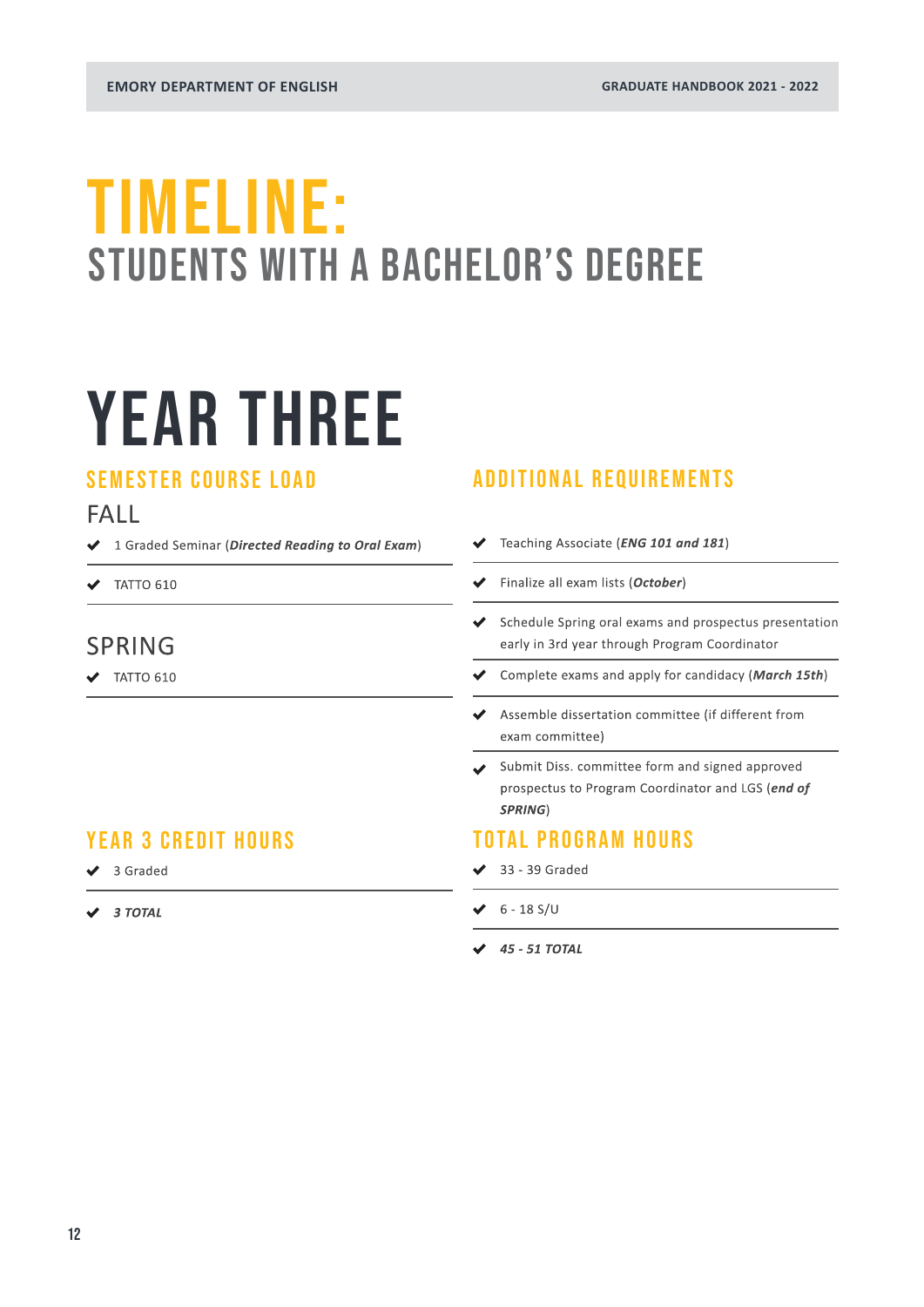## YEAR FOUR TIMELINE: STUDENTS WITH A BACHELOR'S DEGREE

### SEMESTER COURSE LOAD

### FALL

ENG 798: Seminar in Pedagogy and Professionalization (*S/U*)

### SPRING

◆ None

### YEAR 4 CREDIT HOURS

None

*0 TOTAL*

### ADDITIONAL REQUIREMENTS

None

### TOTAL PROGRAM HOURS

- $\overline{\smash{\bigstar}}$  33 39 Graded
- $6 18$  S/U
- *45 51 TOTAL*

### SEMESTER COURSE LOAD

### FALL/SPRNG

- TATTO 610 (*in either FALL or SPRING, depending on when student teaches*)
- One Teaching Assignment (*in either FALL or SPRING*)

### TOTAL PROGRAM HOURS

- $\overline{\smash{\bigstar}}$  33 39 Graded
- $6 18$  S/U
- *45 51 TOTAL*

### YEAR FIVE ADDITIONAL REQUIREMENTS

- Submit dissertation (*by LGS Spring Deadlines*)
- Attend 4 JPE 610 trainings (*year-end, but trainings should occur throughout graduate training, not just Year Five*)
- Participate in placement workshop; go on job market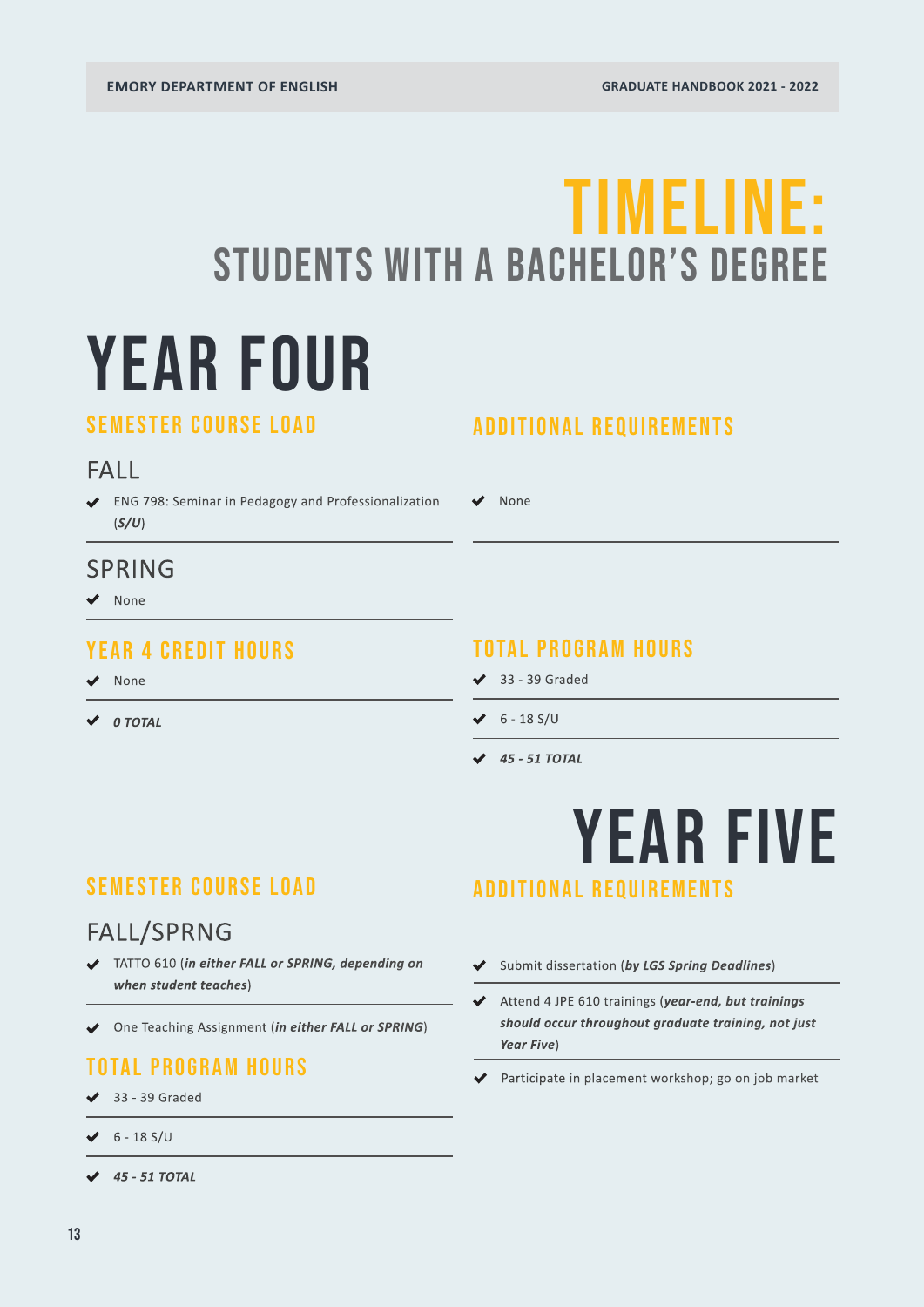### <span id="page-13-0"></span>TIMELINE: STUDENTS WITH A MASTER'S DEGREE

## YEAR ONE

### SEMESTER COURSE LOAD

### FALL

- 796R: Survey (*graded*)
- ◆ 2 Graded Seminars
- $\bigvee$  1 S/U Seminar

### ADDITIONAL REQUIREMENTS

- JPE 600 (*Summer before YEAR ONE*)
- TATTO 600 (*Summer before YEAR TWO*)
- Schedule meeting with Program Coordinator in Spring to discuss courses and degree progress

### SPRING

- ◆ 3 Graded Seminars
- $\bigvee$  1 S/U Seminar

### YEAR 1 CREDIT HOURS

- ◆ 18 Graded
- $\vee$  7 S/U
- *25 TOTAL*

### TOTAL PROGRAM HOURS

◆ One-hour directed reading S/U

- $\overline{\smash{\bigstar}}$  18 Graded
- $\vee$  7 S/U
- *25 TOTAL*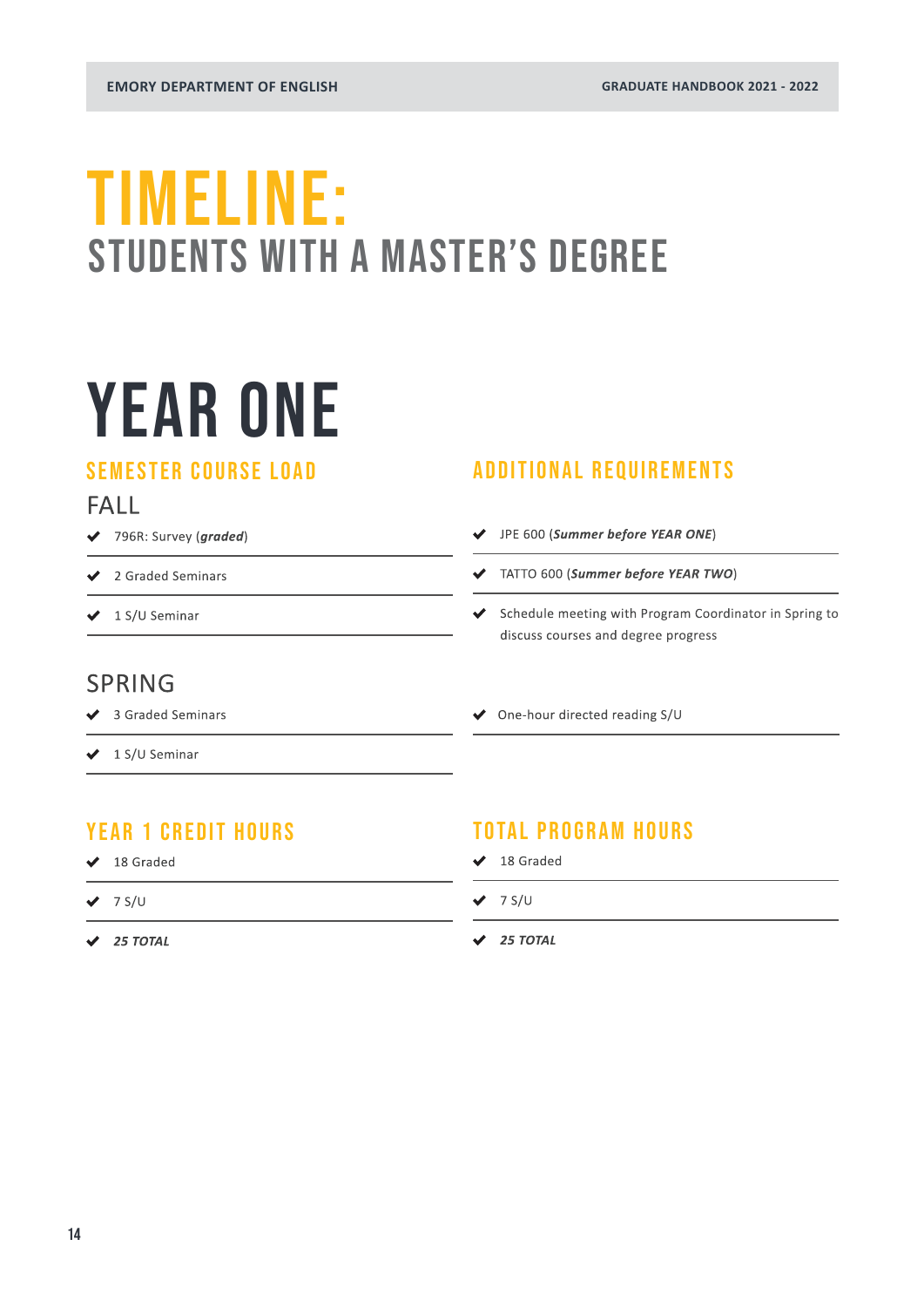### TIMELINE: STUDENTS WITH A MASTER'S DEGREE

## YEAR TWO

### SEMESTER COURSE LOAD

### FALL

- ENG 791 Composition Pedagogy (*Graded*)
- 2 Graded Seminars *or* 1 Graded/2 S/U Seminars
- TATTO 605 (*S/U*)

### SPRING

◆ None

### ADDITIONAL REQUIREMENTS

- Teaching Assistantship (*FALL and SPRING*)
- Choose advisor (*before SPRING*)
- ◆ Complete non-English language requirement (*year-end*)
- Assemble Exam Committee (*year-end*)
- Select faculty teaching mentor (*year-end*)
- Finalize 2 of 3 exam lists (*year-end*)

One-hour directed reading S/U in fall and spring

### YEAR 2 CREDIT HOURS

- $6 9$  Graded
- $0 8$  S/U
- *9 14 TOTAL*

### TOTAL PROGRAM HOURS

- $\angle$  24 27 Graded
- $6 14$  S/U
- *33 38 TOTAL (minimum 30 hours met)*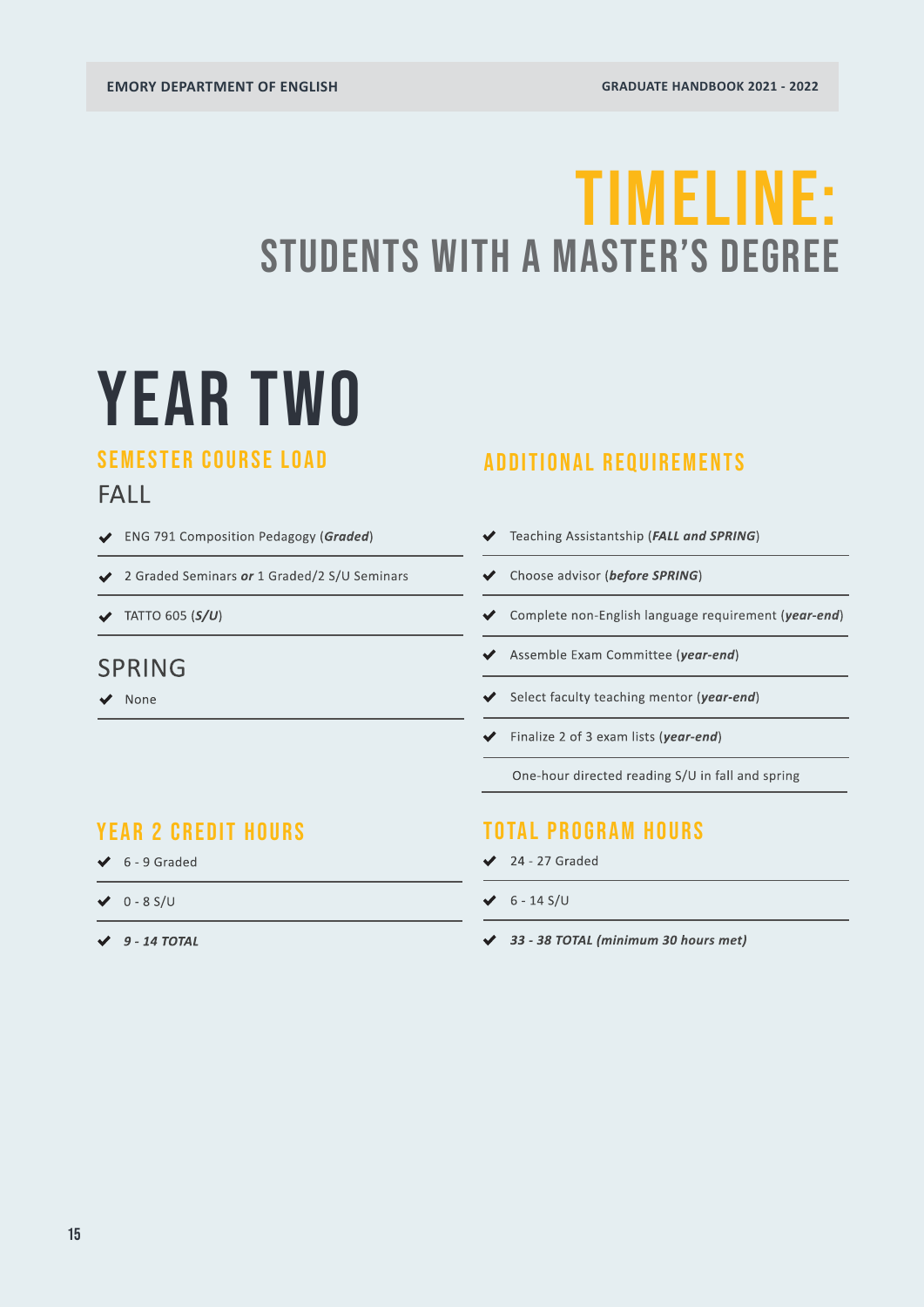### TIMELINE: STUDENTS WITH A MASTER'S DEGREE

## YEAR THREE

### SEMESTER COURSE LOAD

### FALL

- 1 Graded Seminar (*Directed Reading to Oral Exam*)
- $\blacktriangledown$  TATTO 610

### SPRING

 $\bigvee$  TATTO 610

### YEAR 3 CREDIT HOURS

- ◆ 3 Graded
- *3 TOTAL*

### ADDITIONAL REQUIREMENTS

- Teaching Associate (*ENG 101 and 181*)  $\checkmark$
- Finalize all exam lists (*October*)
- $\triangleleft$  Schedule Spring oral exams and prospectus presentation early in 3rd year through Program Coordinator
- Complete exams and apply for candidacy (*March 15th*)
- Assemble dissertation committee (if different from exam committee)
- Submit Diss. committee form and signed approved prospectus to Program Coordinator and LGS (*end of SPRING*)

### TOTAL PROGRAM HOURS

- $\angle$  27 30 Graded
- $6 12$  S/U
- *36 39 TOTAL*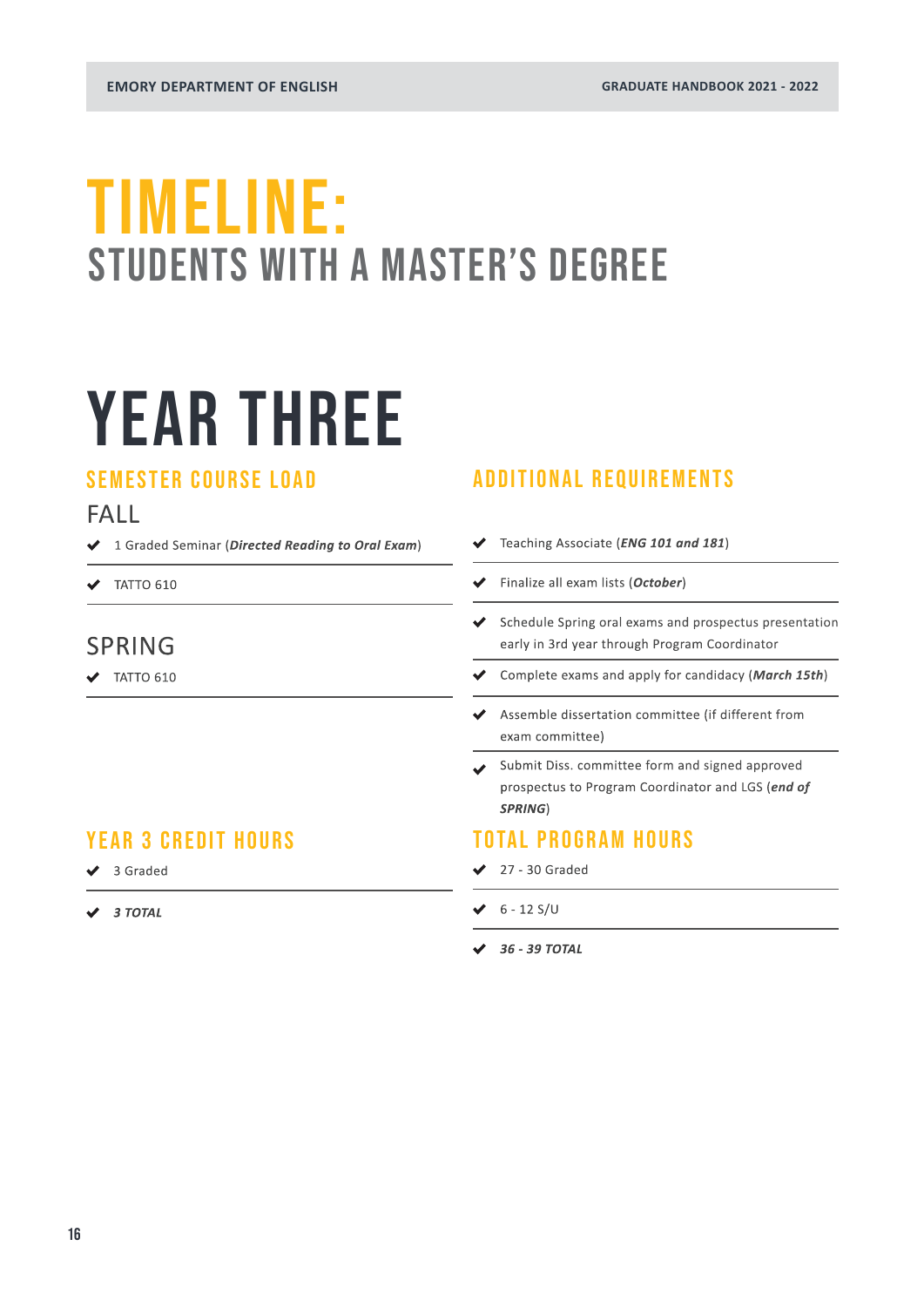## YEAR FOUR TIMELINE: STUDENTS WITH A MASTER'S DEGREE

### SEMESTER COURSE LOAD

### FALL

ENG 798: Seminar in Pedagogy and Professionalization (*S/U*)

### SPRING

◆ None

### YEAR 4 CREDIT HOURS

None

*0 TOTAL*

### ADDITIONAL REQUIREMENTS

None

### TOTAL PROGRAM HOURS

- $\angle$  27 30 Graded
- $6 12$  S/U
- *36 39 TOTAL*

### SEMESTER COURSE LOAD

### FALL/SPRNG

- TATTO 610 (*in either FALL or SPRING, depending on when student teaches*)
- One Teaching Assignment (*in either FALL or SPRING*)

### TOTAL PROGRAM HOURS

- $\angle$  27 30 Graded
- $6 12$  S/U
- *36 39 TOTAL*

### YEAR FIVE ADDITIONAL REQUIREMENTS

- Submit dissertation (*by LGS Spring Deadlines*)
- Attend 4 JPE 610 trainings (*year-end, but trainings should occur throughout graduate training, not just Year Five*)
- Participate in placement workshop; go on job market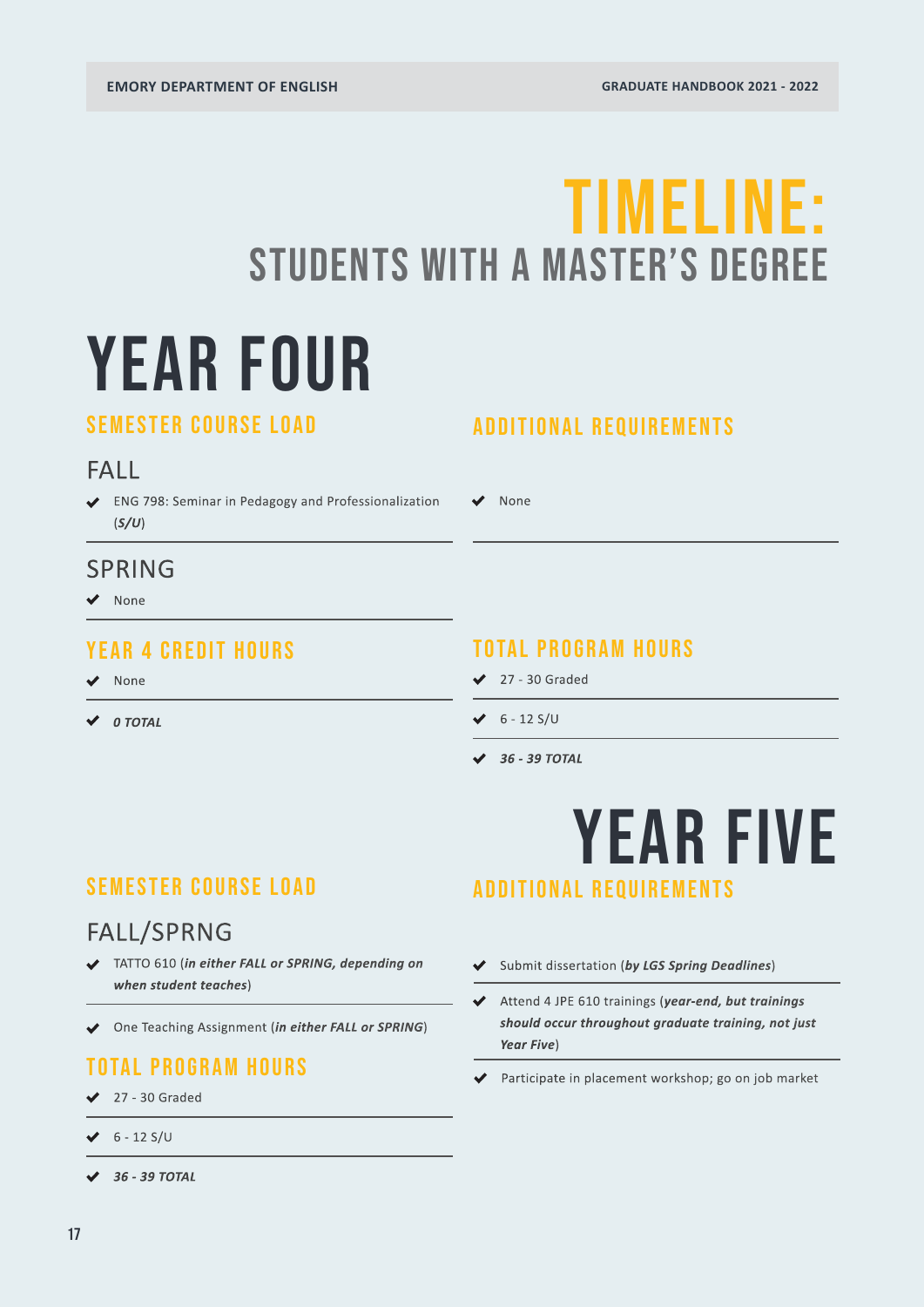## <span id="page-17-0"></span>GRADES IN COURSEWORK

"A" grades are generally reserved for superior work throughout the semester, particularly written work of the top caliber. "A-" grades are usually awarded for work that meets the professor's expectations. "B+" grades signal the need for improvement either in a student's writing or in other intellectual contributions to a course.

A grade lower than "B+" suggests that the student is not performing at the graduate level. Individual professors may also articulate their own criteria for assigning letter grades.

For students who are in coursework, grades play a large part in the review of graduate students conducted by faculty at the conclusion of each academic year. However, the faculty does not measure a student's success against defined GPA benchmarks, nor does the faculty attribute too much weight to a grade in a single seminar.

Rather, the faculty looks for patterns across one or more semesters, and considers where the student stands in the graduate program. Regardless of the grades that a student receives in the first semesters of coursework, the faculty expectation is that all students will be receiving a combination of "A" and "A-" grades by the time they complete their coursework.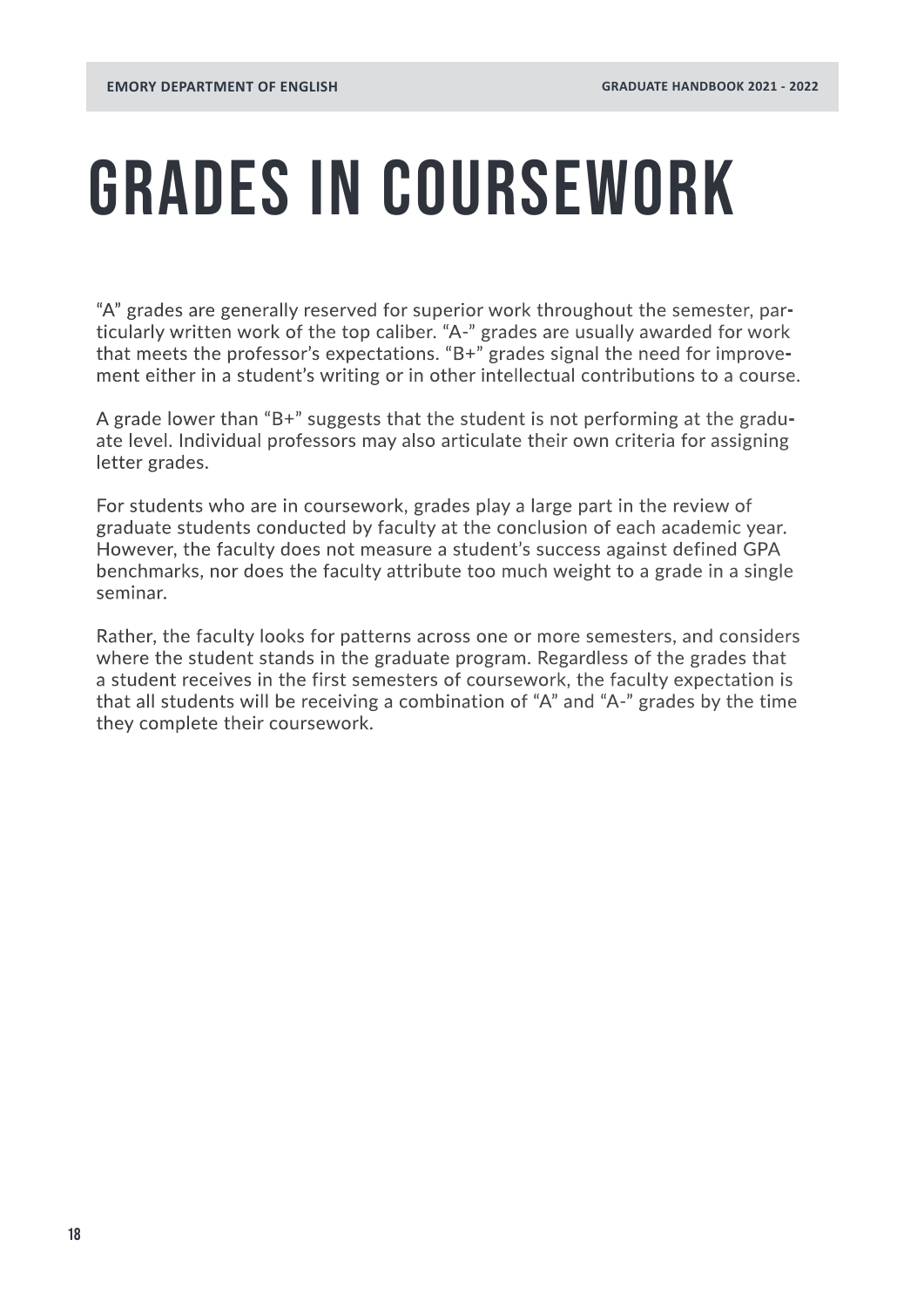## REQUIRED COURSES

#### SURVEY OF ENGLISH: HISTORIES, THEORIES, METHODS

All students enroll in "Survey of English: Histories, Theories, Methods" during their first semester in the program. Taught every fall as an introduction to the field, this required three-credit course introduces a range of methodological and theoretical approaches to literary and cultural study in order to help students orient themselves within the field; it also provides some background in the history of the discipline. The seminar aims to give students foundations on which they will build in future course work and research. This course must be taken on a graded basis.

2

1

#### COMPOSITION PEDAGOGY

This course prepares graduate students in English to design and teach courses in Emory's first-year writing program. It is required for all second-year graduate students in English during the fall term. This course must be taken on a graded basis.

3

### JONES PROGRAM IN ETHICS (JPE)

All entering students must take JPE 600, a one-day training session in ethics offered by the Center for Ethics the summer before they begin classes. LGS also requires that each department provide six credit hours of program-based instruction, which the graduate program in English offers through ENG 796R: Survey of English and ENG 791 Composition Pedagogy.

Before graduation, students are required to complete 4 additional training workshops, known as JPE 610 courses. Workshop opportunities will be announced by the graduate school each semester. For the most current information on this requirement and for a complete schedule of workshop events, visit **[the JPE website](https://gs.emory.edu/professional-development/jpe/index.html)**.

Students enroll in these trainings by presenting their Emory card at each event. Participation is recorded on each student's transcript.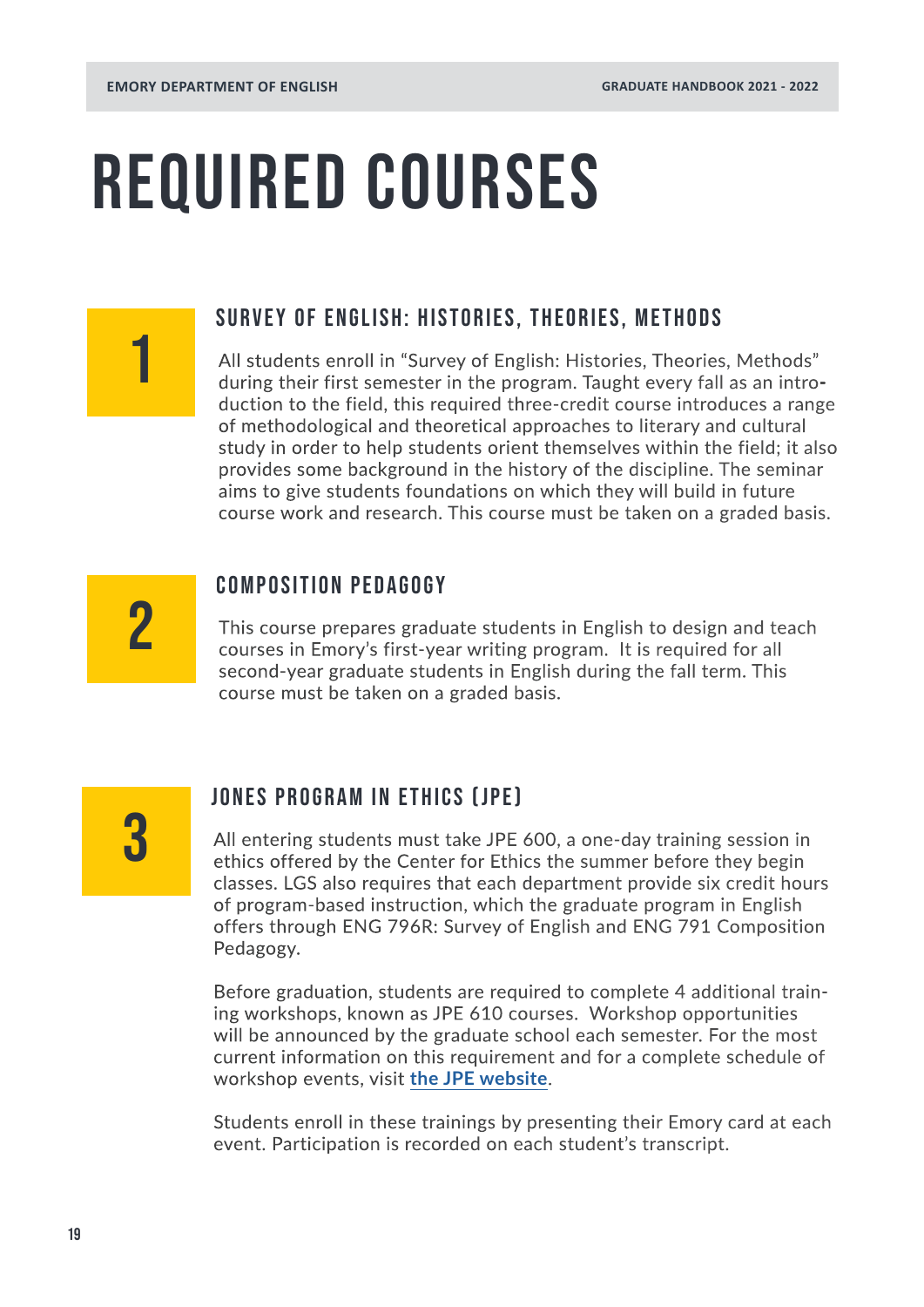## 4

#### SEMINAR IN PEDAGOGY AND PROFESSIONALIZATION

In the spring of the fourth year, students will enroll in this course on an S/U basis in order to prepare for teaching a literature section in the fall or spring of the fifth year. Students will also gain experience in preparing key documents for fellowship applications and the job market, and they will explore professional and career opportunities beyond the professoriate.

## 5

### Pedagogical training, mentoring, and tatto

The Department of English provides graduate students with comprehensive pedagogical training in the teaching of literature and composition. Students participate in the Graduate School's Teaching Assistant Training and Teaching Opportunity Program (TATTO) and they are required to complete the following:

- A two-day summer TATTO workshop (TATTO 600), run by Laney Graduate School, held in August before the second year of graduate study.
- Department-based pedagogical training offered through ENG 791
- Teaching Assistantship (TATTO 605) in the fall and spring of the second year for an undergraduate course in the De partment of English.
- Teaching Associateship (TATTO 610) during the fall and spring of the third year, during which graduate students will teach one section of ENG 101 and/or ENG 181. Both courses are focused on composition. Students will be en rolled in TATTO 610 again in either the fall or spring of the fifth year, when they will teach one course at the 200-level or above.

**Teaching Mentorship:** in the spring of the second year of graduate study, students select a member of the faculty to advise them on matters related to teaching. This faculty member must not be a student's primary advisor, and no faculty member may serve as mentor to more than one student from each cohort. The teaching mentor provides students with guidance on course design and lesson planning. Teaching mentors perform class visits and write letters attesting to the student's performance in the classroom.

The Seminar on Pedagogy and Professionalization, taken in the spring of the fourth year of graduate study, will also prepare students to teach a literature course in either the fall or spring of their fifth year.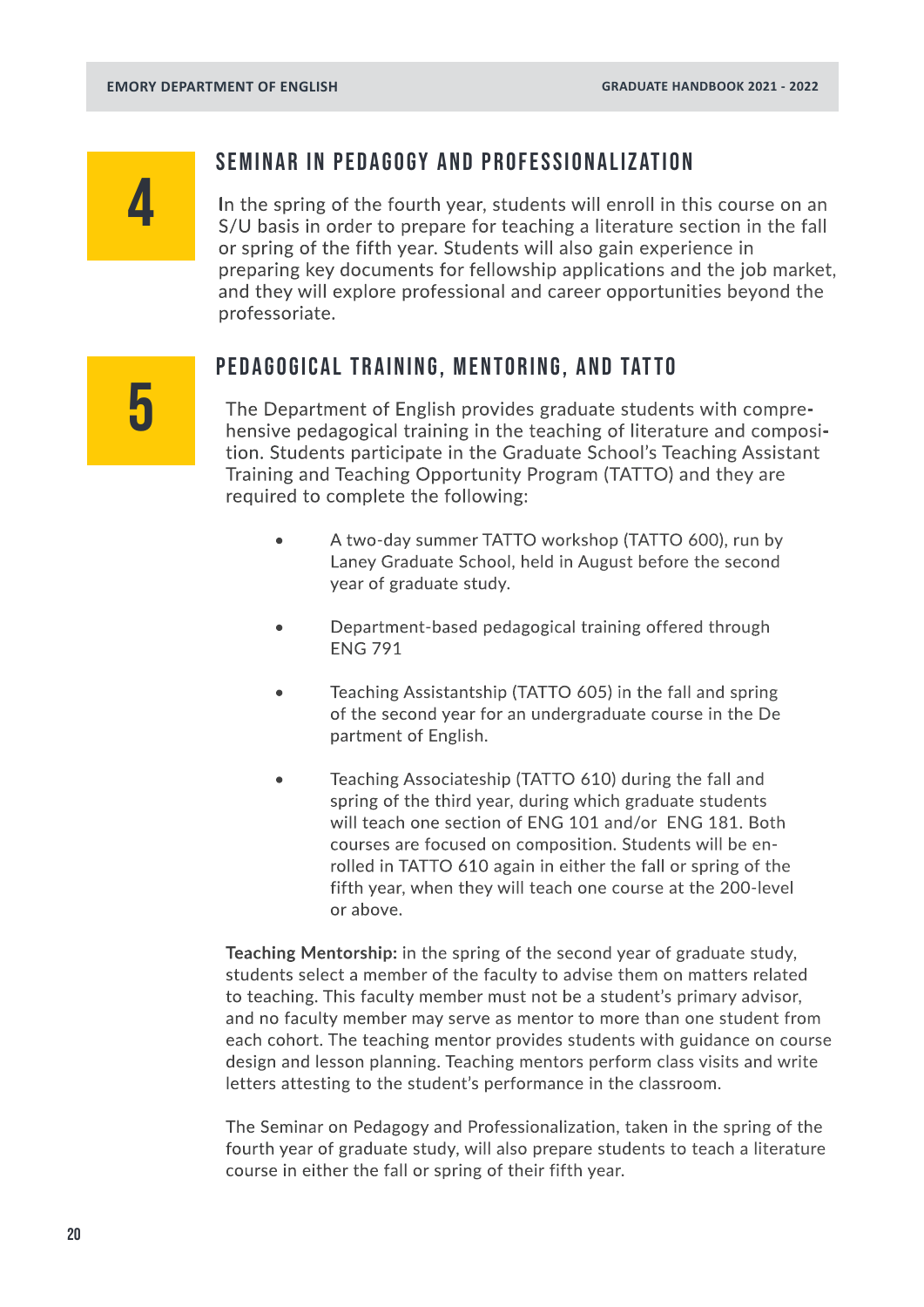### <span id="page-20-0"></span>AND ASSISTING IN COURSES GUIDELINES FOR TEACHING

### TEACHING ASSISTANTS

Graduate students in the department of English will serve as teaching assistants for one course in the fall and the spring semesters of their second year. The Department regards the Teaching Assistantship as an essential part of preparation for the professional role of the teacher. TAs in the Department normally serve as assistants for survey courses or upper-level undergraduate courses. Placement in these courses is based on departmental need and, when possible, on the research interests of the student. There is no application process for these assignments. Students are notified of their fall course assignment in May of their first year and of their spring assignment in November of the second year. The anticipated workload for any TA in any course approximates ten hours per week, and in all cases faculty supervisors will give fair consideration to students' seminar responsibilities before assigning duties during the semester.

### SELECTION & PLACEMENT OF TA'S

The Director of Undergraduate Studies and the Director of Graduate Studies place TAs according to the following criteria, listed in order of priority:

- Departmental course needs: survey courses must be staffed first; then 300-level courses. Undergraduate enrollment in these courses \ is the critical factor when assigning Teaching Assistants.
- The field interests of each graduate student
- The DUS/DGS will work to minimize conflicts with TA assignments and graduate courses, though such conflicts cannot always be avoided.
- The DUS/DGS also consider the requests of faculty and students, though it is not always possible to do so.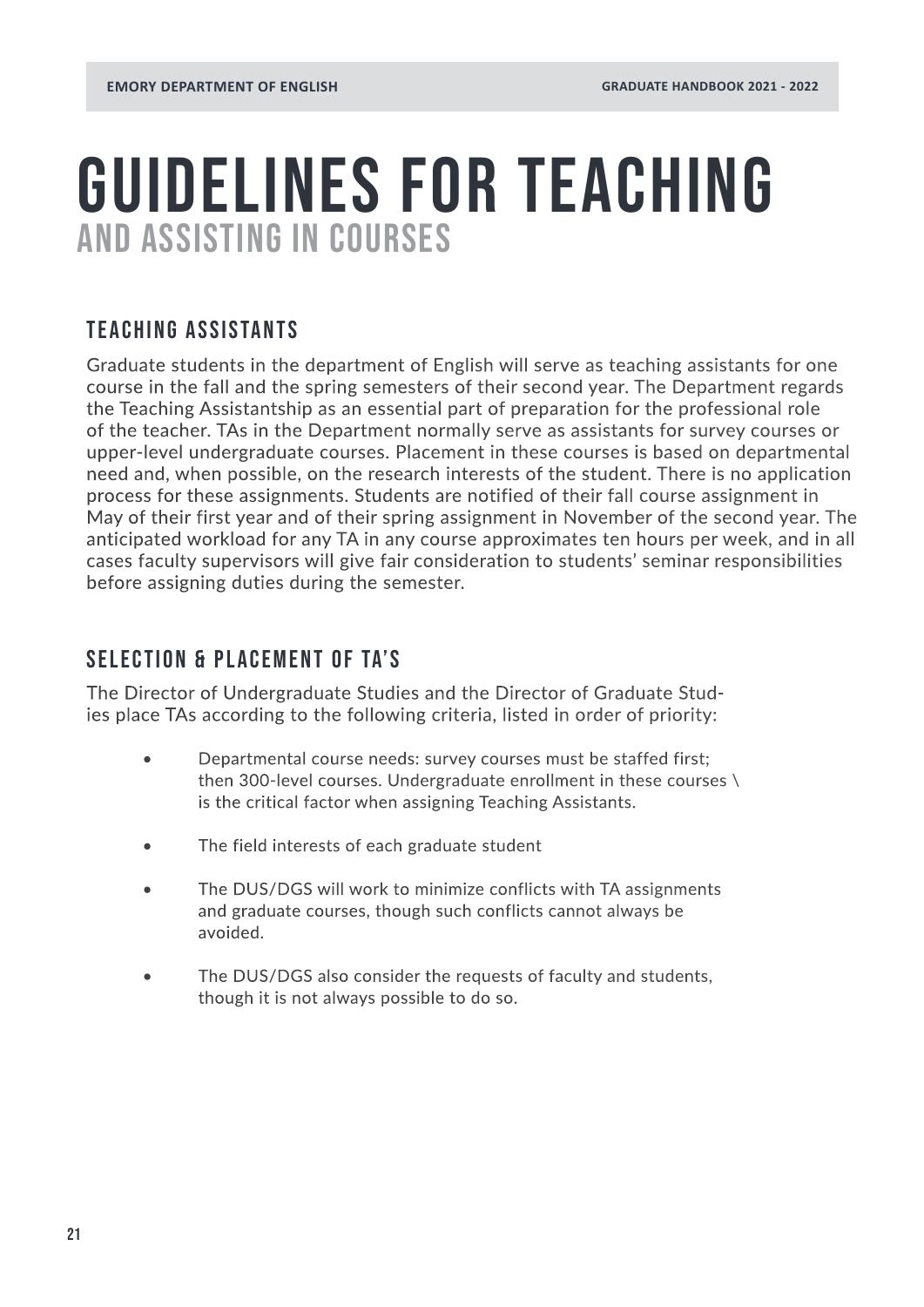### CONT'D GUIDELINES FOR TEACHING

### TA'S IN SURVEY COURSES

In a survey course, a normal workload for a TA involves attending all class meetings and taking responsibility for one one-hour "section" meeting a week, which will normally include preparation and lesson planning, lecturing or leading discussion, holding conferences with students, and grading papers and examinations. A discussion group will normally not exceed twenty-five students in size.

At the beginning of the course, the faculty member in charge will consult with TAs concerning their responsibilities regarding the syllabus, instruction of students, and the grading of papers and examinations. TAs are expected to keep office hours for meeting with undergraduate students and will normally attend several meetings with the professor and other TAs in the course during the semester. The professor will provide TAs with guidelines for grading tests and papers; he or she retains ultimate responsibility for assigning final grades.

The professor will also arrange to visit each TA's section-meeting at least once a semester and provide a written evaluation of the TA's performance at the end of the term. The TA should take the initiative in arranging this visit by providing the professor with a range of possible dates when a visit would be appropriate.

Instances of missed lectures, tardiness, unresponsiveness to student work of professor's communication, or other unprofessional behavior will be addressed with the TA, the DGS and the TA's advisor. A pattern of such behavior may be referred to the Laney Graduate School hearing in keeping with the **[Code of Conduct](https://gs.emory.edu/handbook/honor-conduct-grievance/conduct/index.html#seven)**.

### TA'S IN UPPER LEVEL COURSES

TAs assigned to upper level courses may be expected to assume a level of responsibility equivalent to that of the TA in a survey course, with particular responsibilities to be worked out at the discretion of the full-time faculty instructor. The professor provides a written evaluation of the TA's work at the end of the semester.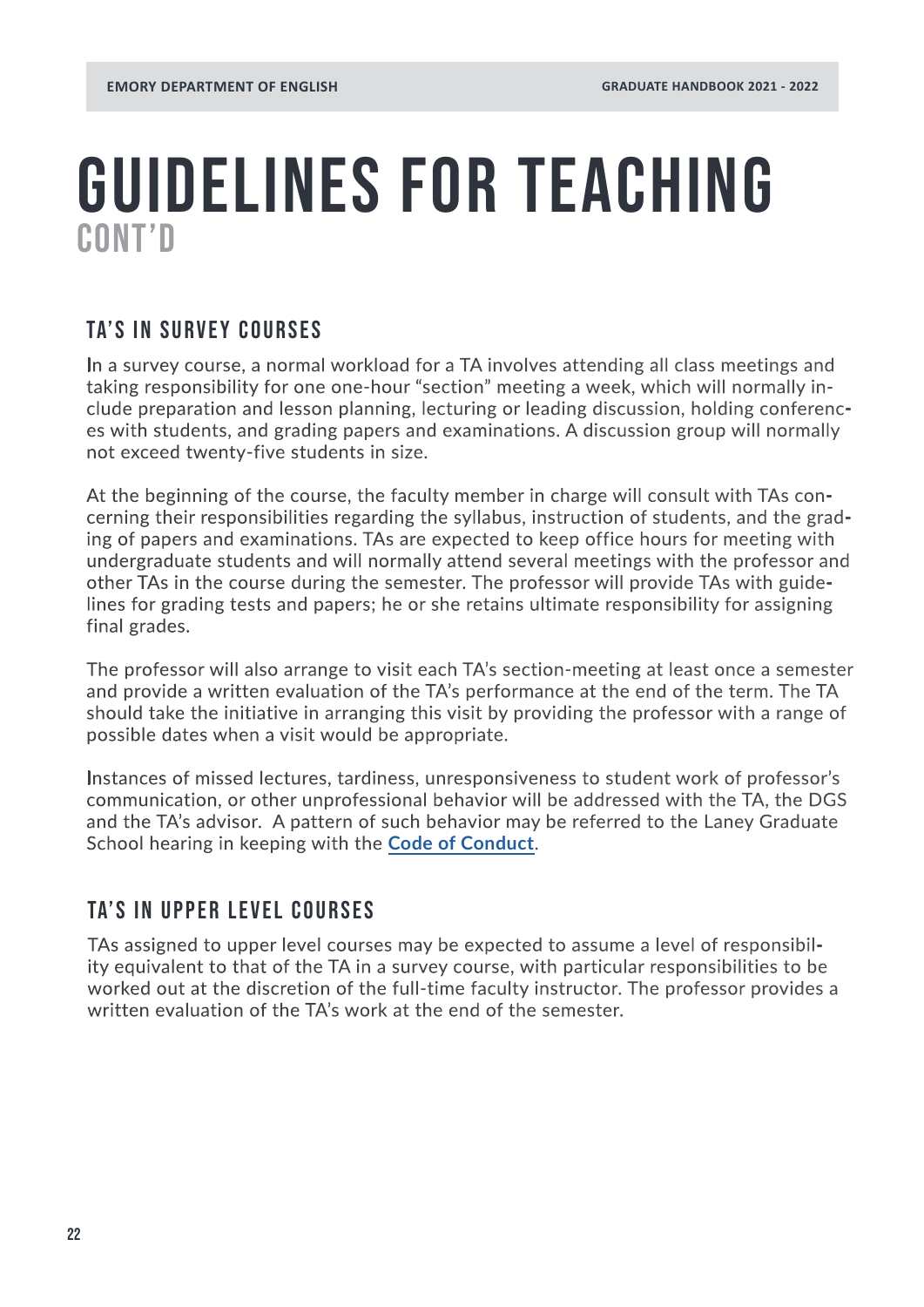## TEACHING ASSOCIATES

### FORMAL PREPARATION FOR TEACHING

Graduate students in the Department of English serve as lead instructors, referred to here as Teaching Associates, three times during their time at Emory: twice in the third year and once in the fifth year. Students will teach one section of ENG 101 or 181 in either the fall or the spring of their third year, depending on department need. Students will apply to schedule the time and semester of these sections in February of the second year and will be notified of their teaching schedules in March. In either the fall or the spring of the fifth year, students will serve as an associate for a third time by teaching a 200 level course in English literature. The range of courses available for teaching depend on undergraduate student interest and department need. Students will apply to teach these courses in February of the fourth year and are notified of their section in March

### TEACHING ASSIGNMENTS

The Director of Undergraduate Studies and Writing Program administrators make the teaching assignments for graduate students and attempt to accommodate students' needs in special situations. It should be noted that more sections of English 101 are normally needed than of English 181.

Associates should be reminded that placement is dependent on the size of the entering first year class as well as the course selections it makes. As a result, there are often unavoidable and last- minute changes in teaching assignments.

### CLASSROOM OBSERVATIONS

It is the policy of the Department, in accordance with TATTO guidelines, to ask a faculty member or the teaching mentor to observe Associates' teaching each semester. It is in one's own best interest to be observed frequently while teaching at Emory, and to have one's dissertation director observe at least one of those times. Aside from providing constructive feedback, reviews written by faculty members after each visit are an essential part of graduate students' files, giving faculty recommenders a valuable pedagogical point of reference. It is a good idea to provide the faculty member with a set of graded papers. This allows for more informed comments on your abilities as a teacher of writing.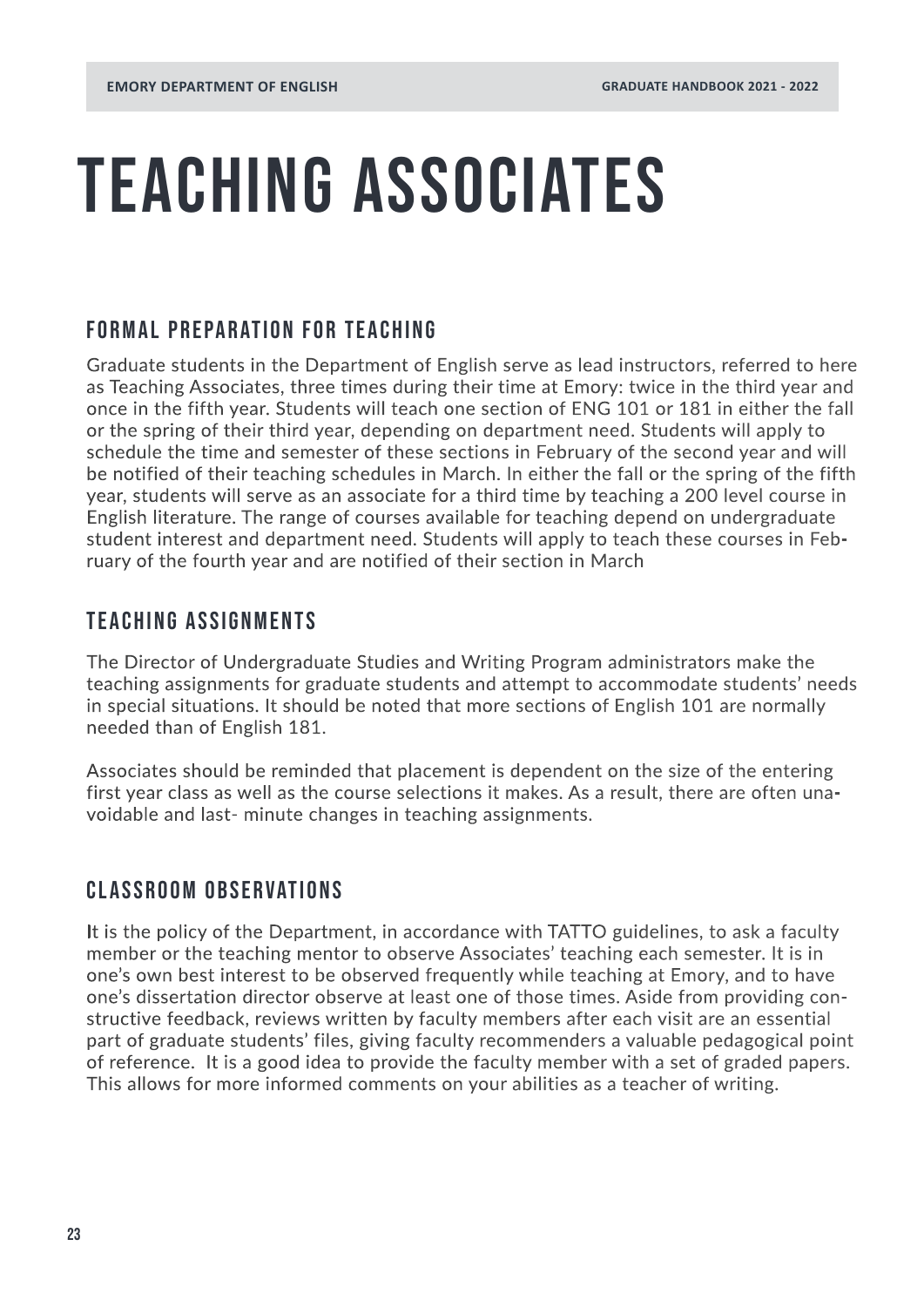## <span id="page-23-0"></span>NON-ENGLISH LANGUAGE REQUIREMENT

The Department requires reading ability in one foreign language relevant to the student's program of study. Examination and/or Dissertation Committees may require reading proficiency in one or more additional foreign languages, if this is felt necessary for the chosen areas of specialization.

Reading proficiency in a foreign language may be demonstrated in either of two ways:

**1** Passing a translation examination: The exam is designed by a member of the faculty and involves the translation of an excerpt from a scholarly arti cle. Students are asked to notify the DGS which language they have cho sen in order to arrange a two-hour examination in a timely fashion. Students may repeat an exam without penalty until they pass. In some cases, students entering the program with the M.A. degree may receive the DGS's approval of language examinations they have recently passed at other institutions.

*-or-*

2 Passing an approved foreign language course: The language requirement also may be fulfilled by passing with a grade of "B" or higher in an approved graduate or advanced undergraduate course in a foreign language. Students who select this option must have the permission of the DGS and/or their advisor prior to taking the course.

Many graduate courses that fulfill this requirement are offered during the summer with a 200-300 course number. It is recommended that students take a course intended to increase reading proficiency (i.e. French for Reading, Spanish for Reading, etc.), as these are often more appropriate than undergraduate seminars dedicated to the development of verbal and written communication skills. Credit hours taken to fulfill the foreign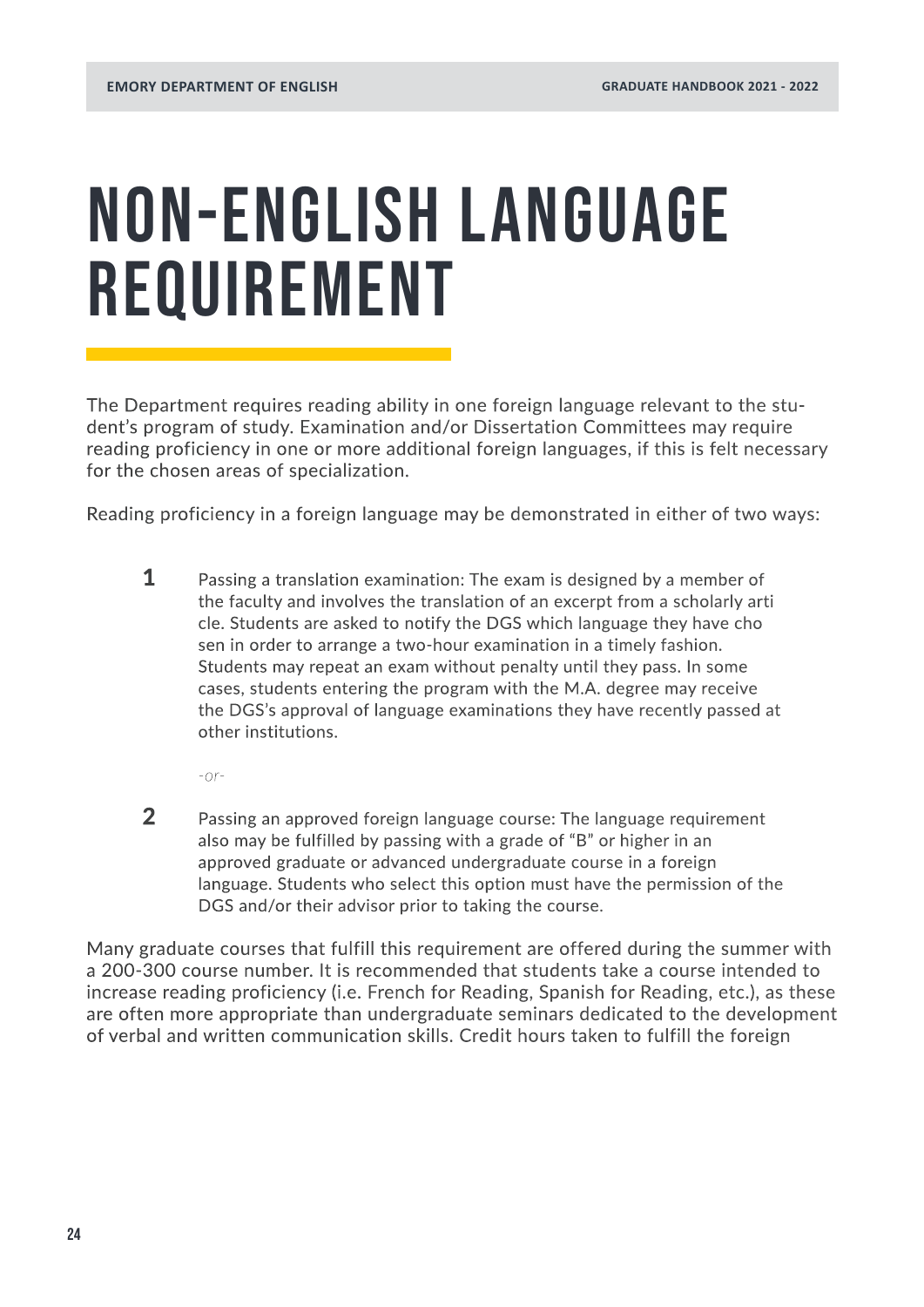## <span id="page-24-0"></span>ADVISING

### Choosing the advisor

The Director of Graduate Studies serves as the advisor for all entering graduate students. However, by January of the spring of the second year, students should identify a faculty advisor who will direct them in their chosen field(s) of study.

Students should consult the DGS throughout their first year to help select the most appropriate faculty member to serve as the advisor. The advisor must be a tenured or tenure-track member of the faculty. Your advisor will generally become the chair of your Ph.D. Examination committee (see below) and is also a prospective dissertation advisor. When a member of the faculty has agreed to serve as your advisor, please notify the Graduate Program Coordinator.

You should meet with your advisor regularly to discuss your course selection, your teaching, and your progress toward the degree. Please also refer to **[the Laney website](https://www.gs.emory.edu/professional-development/mentoring.html)**.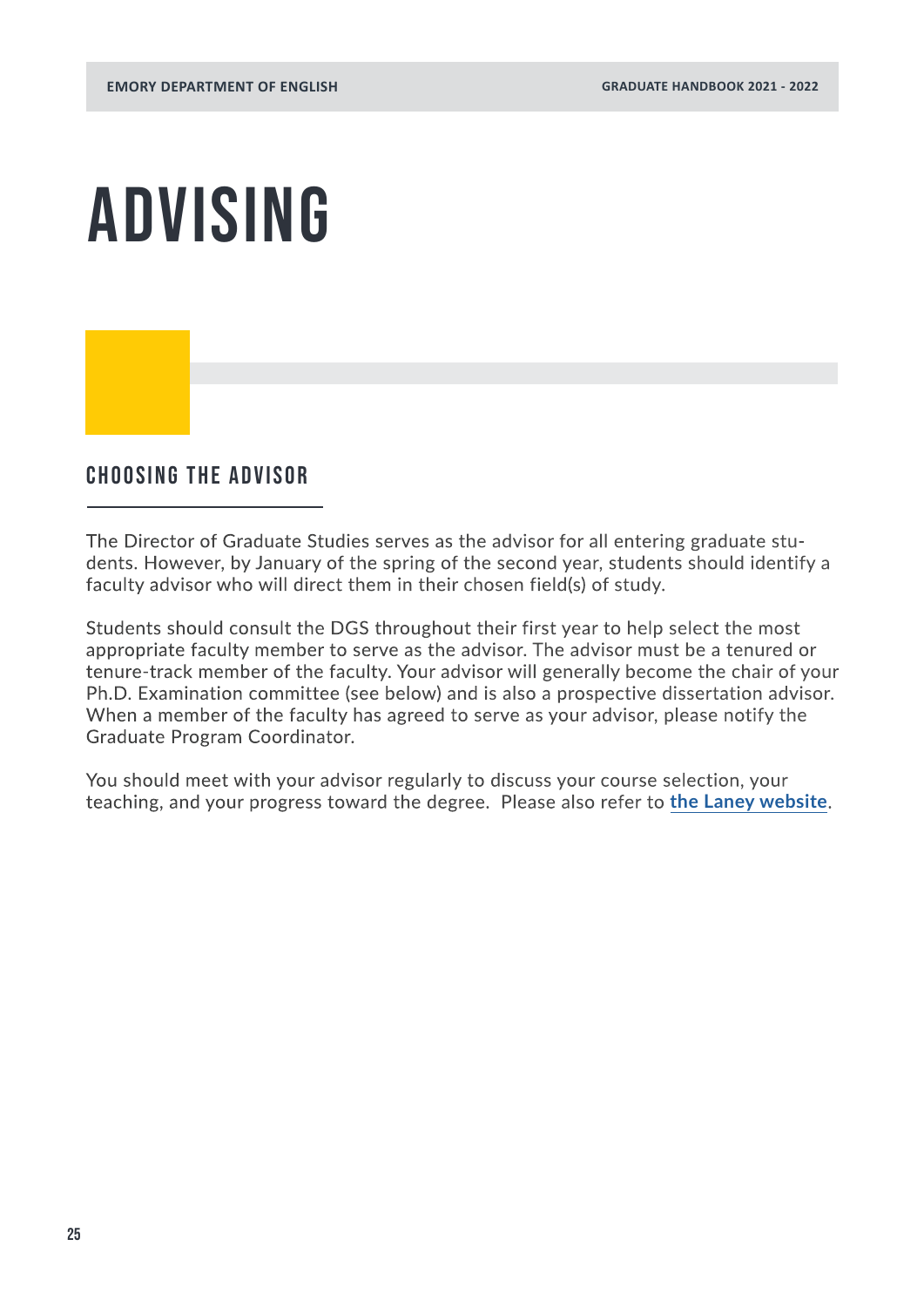## EXAM COMMITTEE

### Choosing the Committee

Once students have selected their advisor, they should assemble their examination committees and compose their written and oral examination lists (see below). Examination committees must involve at least three members of the Emory faculty. Each member must have an appointment to the Laney Graduate School and at least two must be members of the faculty of English.

Students may have more than three committee members and may involve faculty members outside of Emory University. Students should make these decisions in close consultation with their advisors and the DGS. Additionally, students completing certificate programs often must include faculty members from the certificate program in the exam and dissertation committee.

The examination committee may also serve as the student's dissertation committee, with a student's advisor serving as the chair of both. The examination committee should be assembled with the dissertation in mind. Students may add or remove members from the examination committee to form the dissertation committee.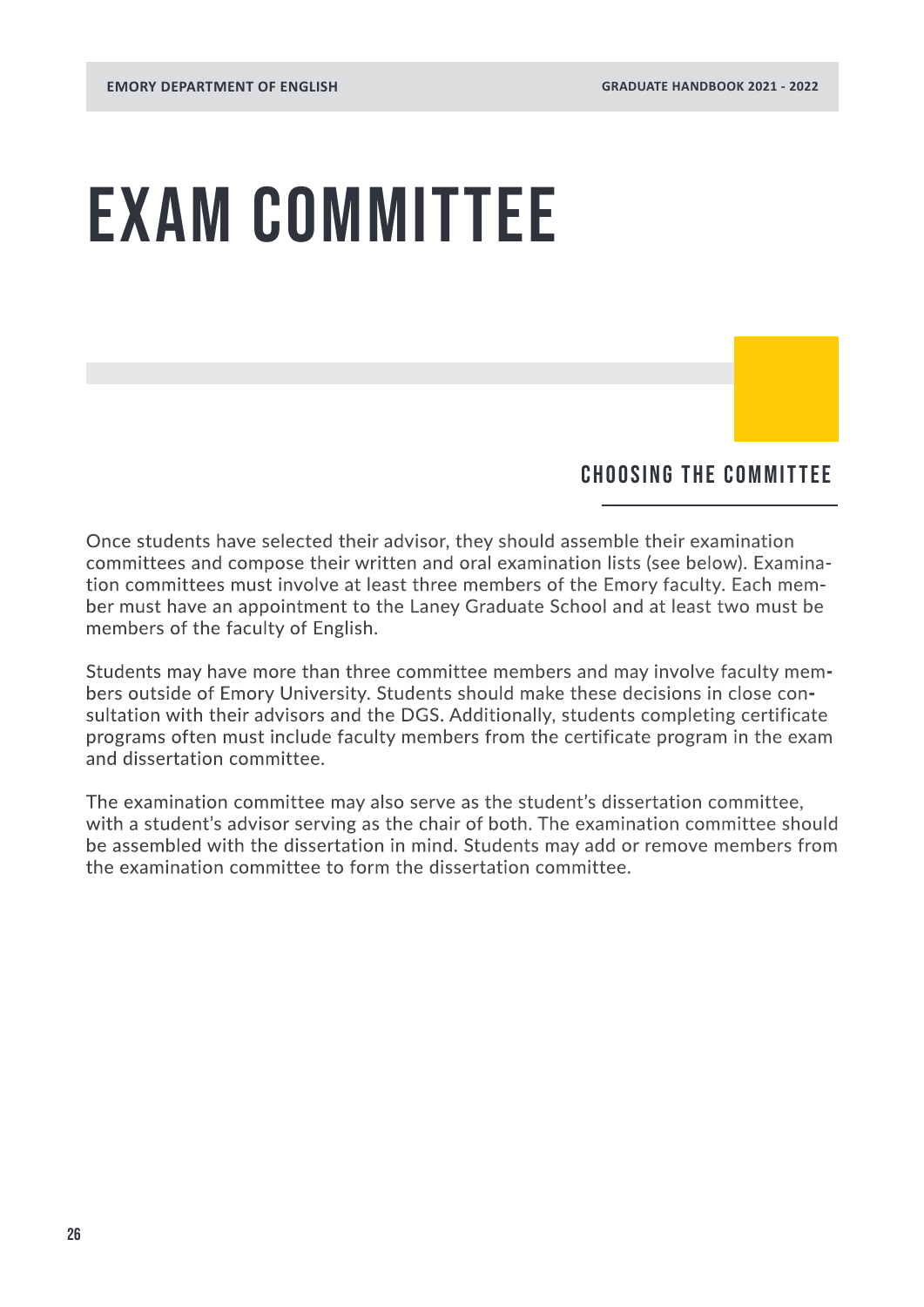## PH.D. EXAMINATIONS

### GENERAL

The Ph.D. Examination has two components: a written component and an oral component.

In order to prepare for these examinations, students compose reading lists in three areas for the Ph.D. Examination. Two of these areas should be broad historical, geographical, or generic fields (e. g. British literature of the "long" 18th century: 1660- 1800; U. S. Literature to 1865; British and American literature of the Romantic period; post-colonial literature).

In these two fields, students must show mastery sufficient for teaching an undergraduate course. In at least one of these fields, students should be able to demonstrate ability to engage in research and to teach advanced or upper-division undergraduate courses. Depending on genre, at the discretion of the committee each list should contain 20-30 substantial primary works.

Students should also prepare a third examination area that focuses on a theoretical approach, a methodology, or some other body of knowledge that is complementary to the first two areas and helps define a dissertation project. Reading lists for these three fields should be formulated by the student in close consultation with members of the examination committee. The faculty views the formulation of these lists as an important part of the examination process. Students should be able to explain the construction of their field(s) and speak knowledgeably about why some authors and works are included in the list, and why others are excluded. This will necessitate reading widely in both primary and secondary sources so that the student is aware of important critical approaches to the field.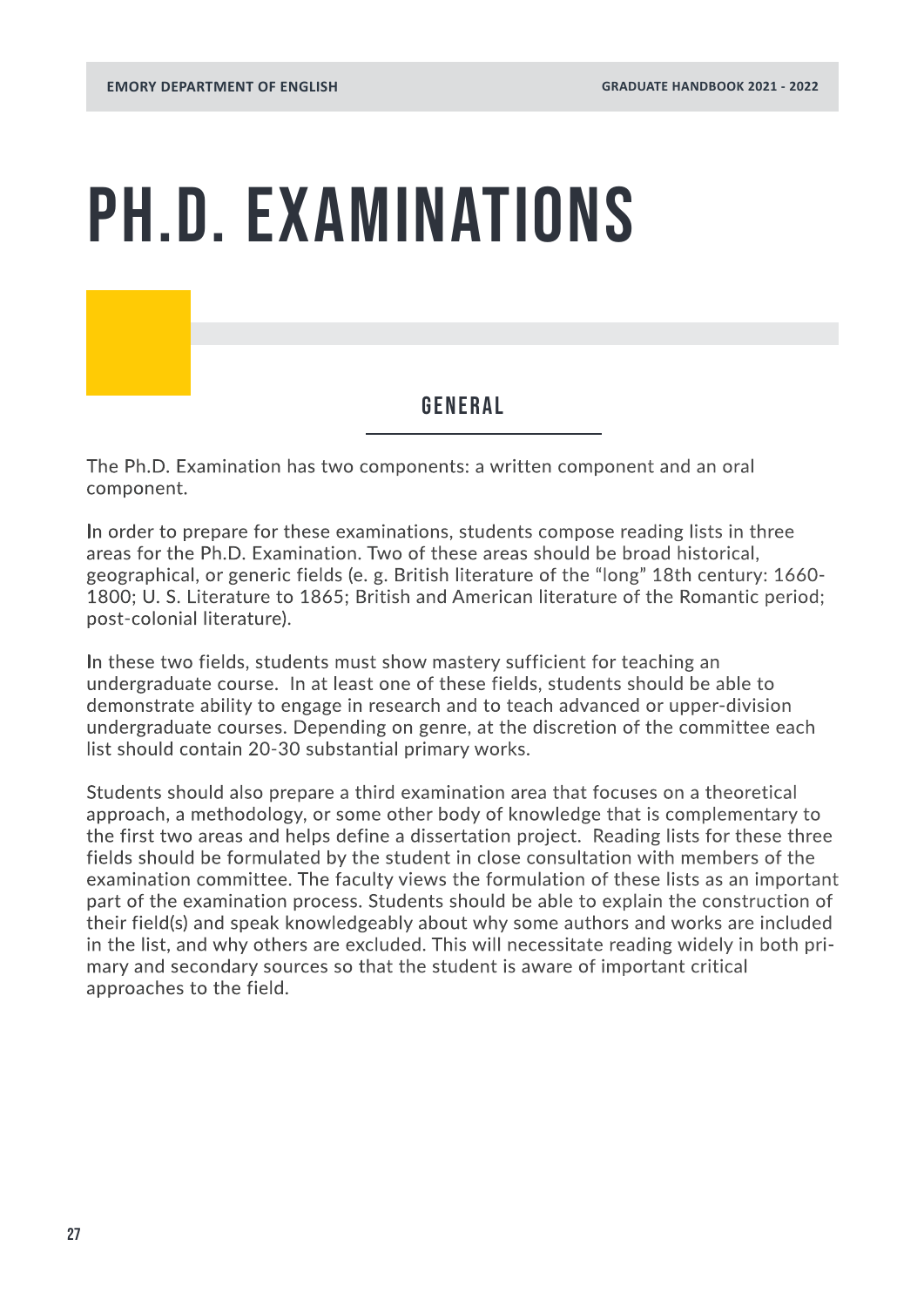### WRITTEN COMPONENT OF EXAMS

Normally (at the discretion of the Committee Chair), two weeks prior to the oral component of the Ph. D. Examination, the Graduate Program Coordinator will e-mail the exam questions to the student. These questions will be formulated by the Chair of the examination committee after consulting with and soliciting suggestions from the other members of the committee.

The student will be required to answer three questions. The exam will usually offer the student five or six questions from which to choose. The questions may be divided according to the fields in which the student is being examined, with the student being asked to write one question for each field; some questions may run across fields.

The student can turn in no more than ten double-spaced pages per question. The student may refer to notes, books, or other sources in the course of writing the examination. However, the ideas and words of others must be documented either through footnotes or parenthetical citation.

The student will have 72 hours to turn in the exam after receiving it from the Graduate Program Coordinator. Extensions are possible only if there is a documented major illness or emergency, and they can be made at the discretion of the Chair. The exam should be turned in to the Graduate Program Coordinator by e-mail. The Graduate Program Coordinator will then forward the written examination to all of the members of the student's examination committee.

The purpose of the examination is not for the committee to provide detailed feedback on a piece of writing, but rather for students to have an opportunity to articulate their intellectual interests and to formulate them in a precise manner. The written component of the examination will not be evaluated separately from the oral examination. Rather, the committee will evaluate both the written and oral components together after the oral examination.

After the written examination and before the oral examination the student will write a 1000 word statement that introduces the dissertation research question and method. This statement is to be given to the committee 48 hours before the oral exam. The committee will discuss this statement as part of the oral examination.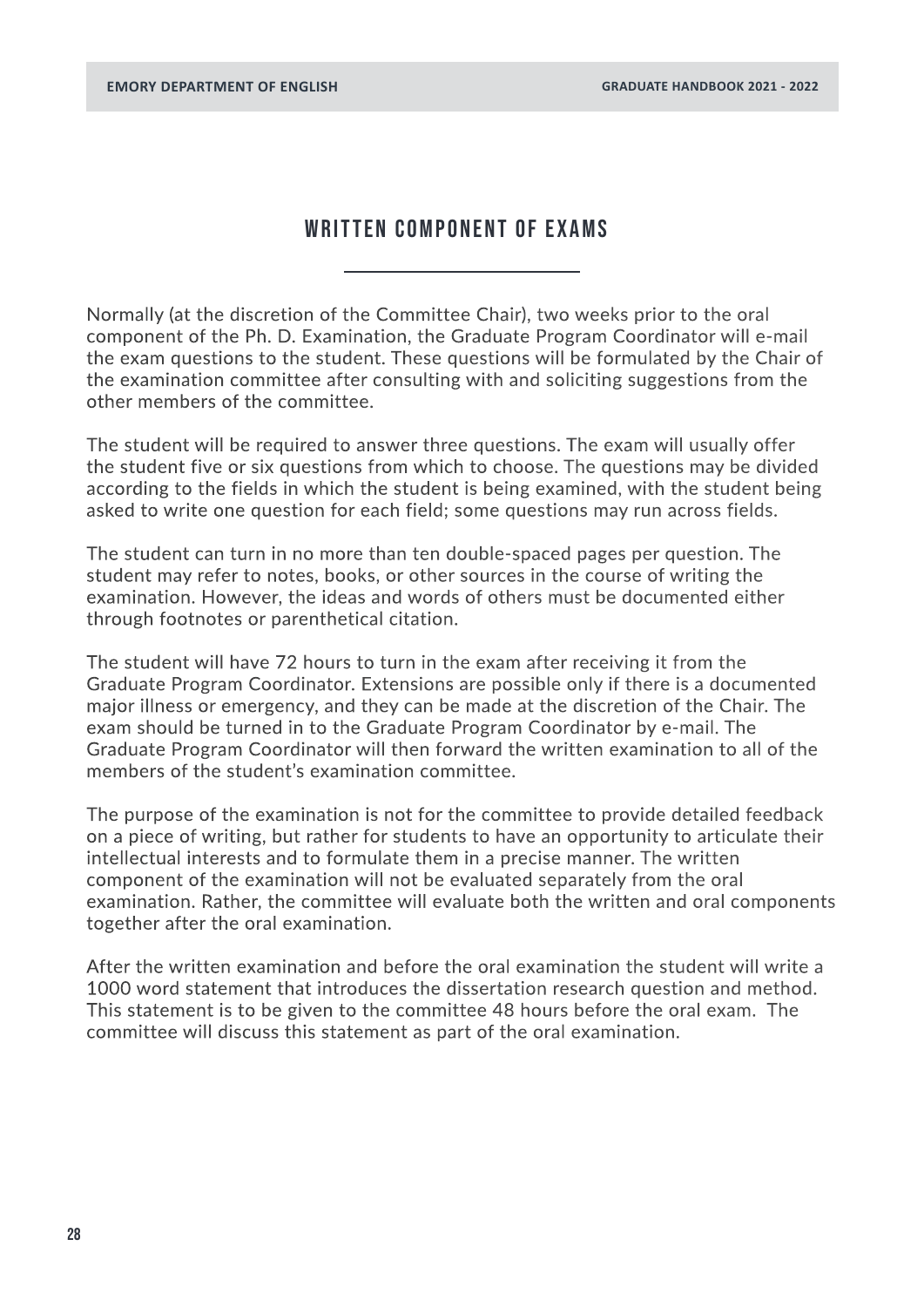### ORAL COMPONENT of exams

The oral component of the Ph.D. Examination occurs during a two-hour period. The nature and the style of the questions will vary from examination to examination; however, questions will often begin with responses to the written component of the examination and proceed to other matters related to the lists. The oral examination must be completed no later than two weeks after the completion of the written examination.

At the conclusion of the oral component of the Ph.D. Examination, the committee will deliberate on both the written and oral performance of the students. The committee may award the student a "pass," fail the student on the entire examination, or fail the student for one or more parts of the examination. In the last instance, the student would then re-take only the part(s) of the examination in question. A student may repeat the Ph.D. Examination only once.

The responsibility for scheduling the oral component of the Ph.D. Examination rests with the student. Because it can be difficult to schedule a time suitable for all of the faculty members of a committee, students should begin this process by consulting with their advisor, who serves as the chair of the Ph.D. Examination, as early as possible. (Note that it is a department policy not to schedule Ph.D. Examinations during the last five days of a semester or later.) Once a suitable time has been agreed upon for the oral examination by all the members of the committee, the student should reserve a space with the help of the Graduate Program Coordinator.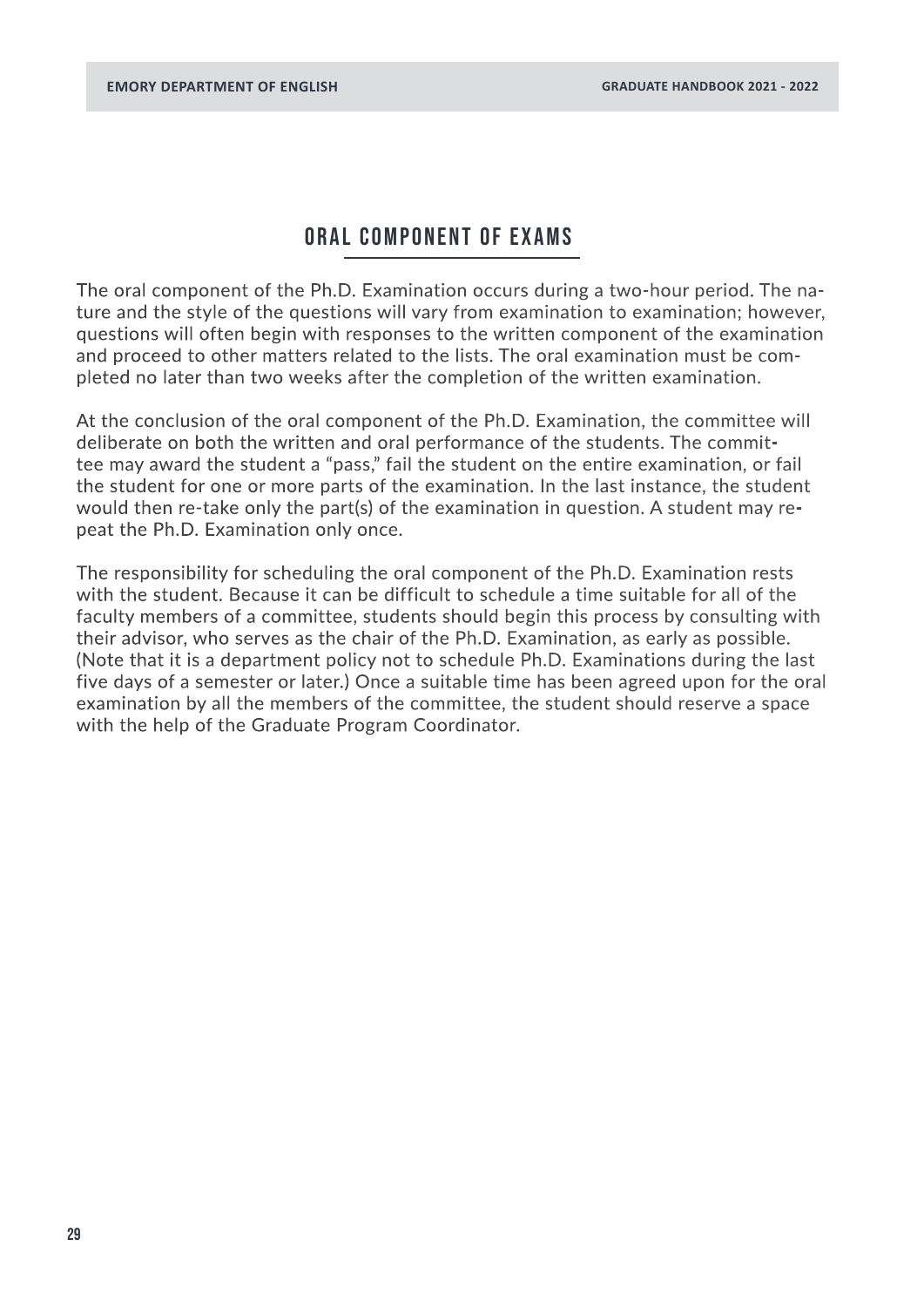### DISSERTATION PROSPECTUS & COMMITTEE

<span id="page-29-0"></span>One month after the oral examination the student shall submit a prospectus of ten to fifteen pages to the committee, plus a bibliography of primary and secondary works. The prospectus should feature a research question that is the subject of the dissertation, it should appraise the nature and the availability of the relevant evidence, and it should outline the proposed method for using the evidence to answer the research question. The student and committee recognize that it is the nature of such a document to change as work progresses.

After the prospectus is approved, students should consult with the Graduate Program Coordinator to file the *"Application for Admission to Candidacy" and "Dissertation Committee"*  forms with the Graduate School. Students will not be officially in candidacy until they have successfully submitted both of these forms to the graduate school.

### WRITING THE DISSERTATION

After students are formally admitted to candidacy, they will devote their fourth and fifth years to the composition of the dissertation under the supervision of a dissertation committee. The doctoral dissertation is usually defined as a book-length study that demonstrates a candidate's ability to make a significant contribution to the discipline through sustained, independent research.

Consult the members of your dissertation committee early in the semester in which you plan to complete the draft of your dissertation and earn the degree. To allow time for reading and last-minute revisions, you should deliver the draft to the committee no later than 30 days before the Graduate School submission deadline for that semester

Students must be registered during the semester in which they receive the degree. No formal defense of the Dissertation is required in the Department of English.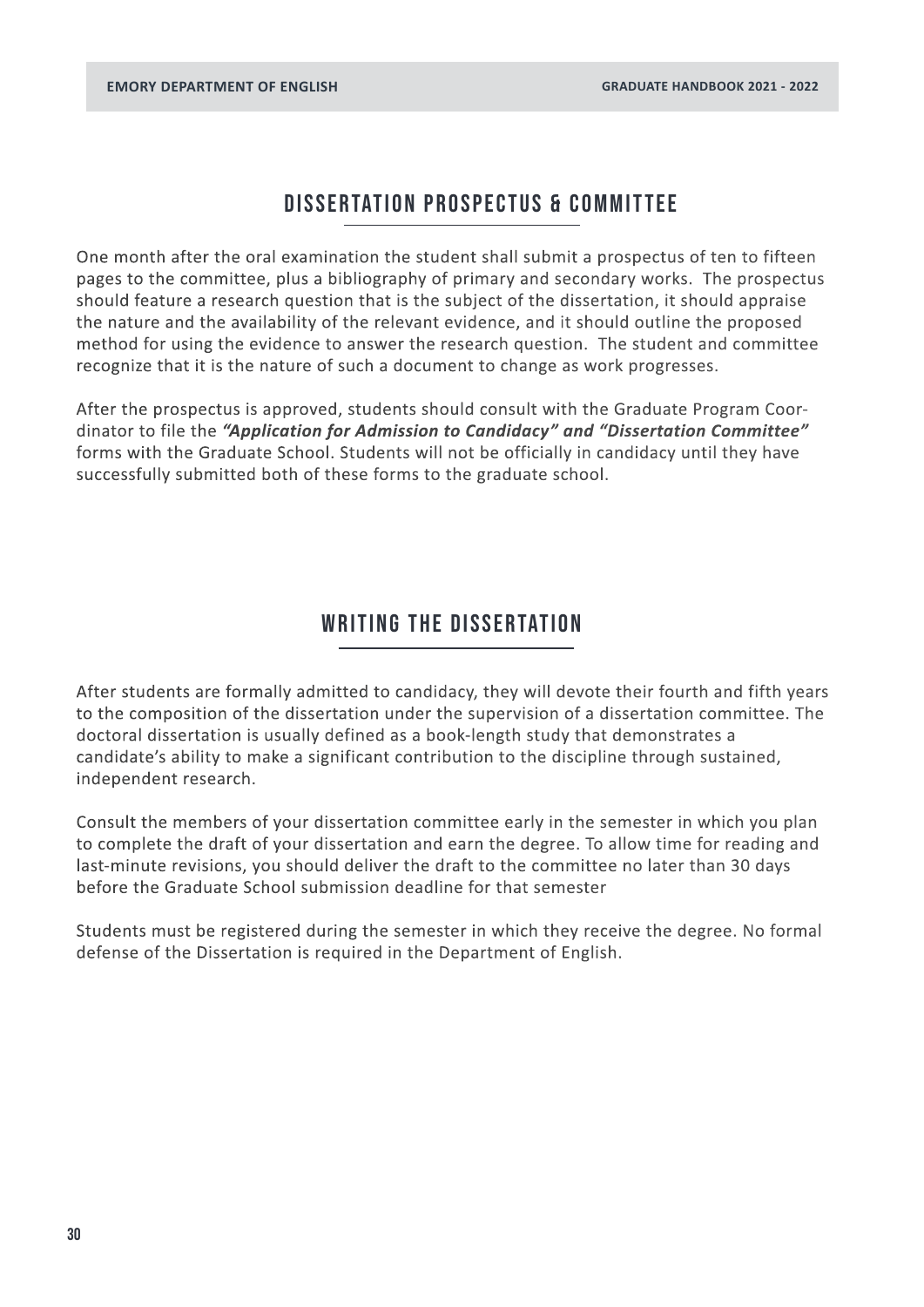## <span id="page-30-0"></span>JOB MARKET & PLACEMENT

For nearly all students in the Department, a graduate education is also pre-professional training for employment in an institution of higher learning as a scholar and teacher. Each year, two members of the English Department faculty serve as placement officers to all students seeking positions in the professoriate. At the conclusion of the fourth year, students should begin working with these placement officers to begin preparing documents over the summer to go on the job market at the beginning of their fifth year. Students who are their 6+ year in the program and recent alumni on the job market should also participate in the placement workshops.

The following chart presents a general overview of the documents and timing of the job application process that students will participate in the fifth year of the program and subsequent years as they search for a position:

- ◆ Letter of Application, CV, Dissertation Abstract
- Writing Sample of Roughly 25 Pages Dossier of Letters of Recommendation
- $\blacktriangleright$  Statement of Teaching Philosophy
- Teaching Portfolio

- ◆ Diversity Statement
- $\blacktriangleright$  Second Writing Sample
- 

### **DOCUMENT SUBMISSION GUIDELINES**

| Letter of Application, CV, Dissertation Abstract                           | Submitted in the first round of all applications                                                                                                                                                                                                                                                                                           |  |  |
|----------------------------------------------------------------------------|--------------------------------------------------------------------------------------------------------------------------------------------------------------------------------------------------------------------------------------------------------------------------------------------------------------------------------------------|--|--|
| Writing Sample of Roughly 25 Pages<br>Dossier of Letters of Recommendation | Often solicited in the first round of applications; virtu-<br>ally always requested by the second round.<br>Often solicited in the first round of applications, espe-<br>cially by more teaching-focused institutions                                                                                                                      |  |  |
| Statement of Teaching Philosophy                                           |                                                                                                                                                                                                                                                                                                                                            |  |  |
| Teaching Portfolio                                                         | A package of materials including the statement of<br>teaching philosophy, sample syllabi, and sample course<br>evaluations; occasionally solicited during the applica-<br>tions process; may be distributed during interviews (it's<br>a good idea to provide sample syllabi to interview com-<br>mittees even if they don't ask for them) |  |  |
| <b>Diversity Statement</b>                                                 | Occasionally solicited during the application process                                                                                                                                                                                                                                                                                      |  |  |
| Second Writing Sample                                                      | Occasionally solicited in the second round of applica-<br>tions by research-focused institutions                                                                                                                                                                                                                                           |  |  |
| Job Talk                                                                   | A paper to be presented during campus visits; usual<br>presentation length is 30-40 minutes                                                                                                                                                                                                                                                |  |  |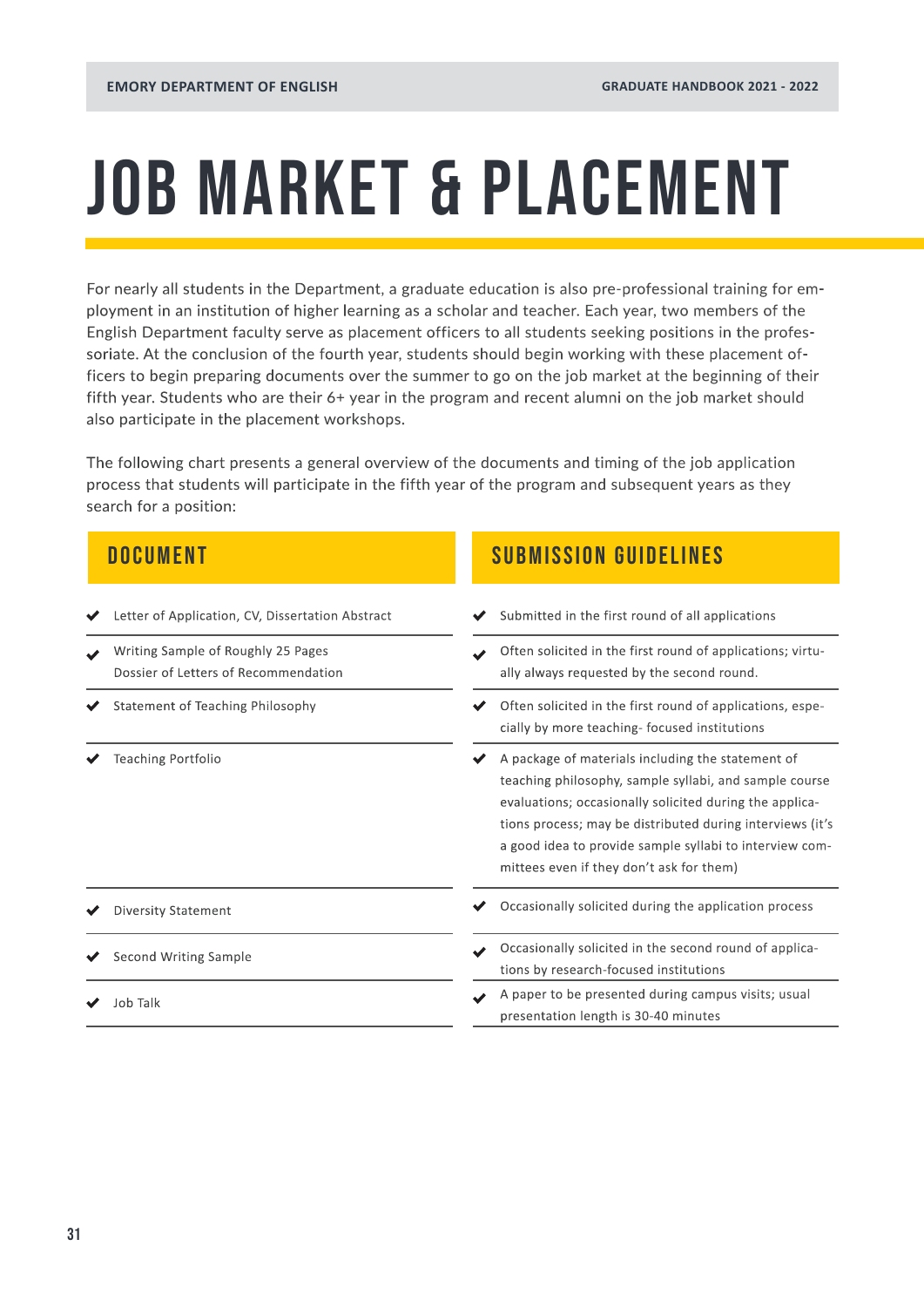### ALTHOUGH THE JOB SEARCH IS SEVERAL YEARS AWAY FOR INCOMING **GRADUATE STUDENTS. THEY SHOULD BEGIN TAKING PREPARATORY STEPS FOR** it. Graduate students at all stages of the program should:

Maintain contacts at their undergraduate institutions

Establish a new network of contacts from readings, conferences, and lectures

Submit papers to conferences and for publication

Periodically consult the MLA Job Information List and The Chronicle of Higher Education to keep abreast of the kinds of positions available, trends in the profession, type and number of hiring institutions, and so on

 $\blacktriangleright$  Try to obtain a broad range of teaching experience

Create a strong cluster of supporting Departmental faculty (candidates need four, even five strong letters of recommendation)

Sit in on the meeting(s) the Department Placement Officers hold for graduate students going on the market

 $\blacklozenge$  And, finally, start reserving funds for the job search

The Laney Graduate School has established a relationship with Interfolio to cover the cost of sending documents to potential employers. For questions about Interfolio, ask the Department Placement Officers and the Graduate Program Coordinator.

Students who are on the job market may apply to the Graduate School, through its conference travel funding, for financial support to attend MLA for interviews.

The candidate must establish a dossier with the Emory Career Center. Typically, the dossier includes a detailed form with information much like that on a curriculum vitae, a list of courses taken, and four to six letters of recommendation, which hiring institutions seem to emphasize most. Job seekers should work on their dossiers the summer before the fall in which they wish to apply for jobs, typically the summer following the fourth year. The letter of application takes a long time to write and should be prepared weeks before deadlines. Since students are encouraged to apply for as many jobs as possible for which they are qualified, they need to set aside a great deal of time for assembling materials to send off to each school. Furthermore, faculty members usually need several weeks to write letters of recommendation because of their own busy schedules.

Note: during application season students should regularly check with the Career Center or Interfolio to make certain materials are mailed off on time.

The English Department subscribes to the MLA Job List in both its print (available in the lounge) and electronic forms. Please see the Graduate Program Coordinator for the password to the electronic Job List.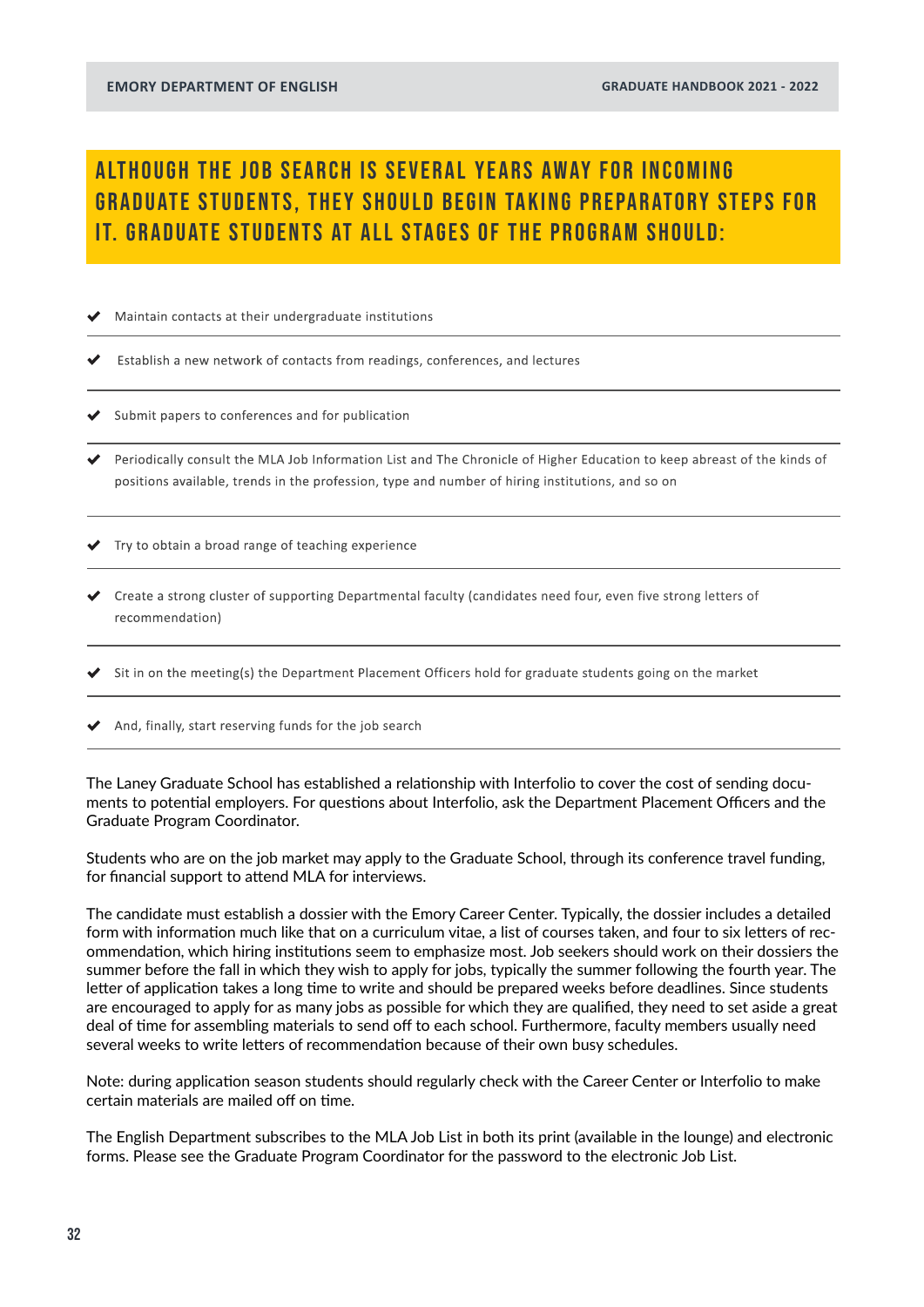## <span id="page-32-0"></span>ANNUAL REVIEW

All students will receive an annual review by the faculty of the department. This review takes place at the end of the spring semester. The faculty considers whether students are making satisfactory progress toward the degree. For beginning students, this generally means a review of grades in seminars, including any "incomplete" grades. For more advanced students, the faculty considers student progress toward the examinations and the dissertation. If the faculty deems that a student is not making satisfactory progress toward the degree, the faculty may advise the student on how to address the deficiencies or, rarely, to leave the doctoral program.

## Certificate & Dual-Degree Programs

The Department of English partners with a number of programs, including the Department of Women's, Gender, and Sexuality Studies, Comparative Literature, Psychoanalytic Studies, Film Studies, Bioethics, and others, all of whom offer graduate certificate programs.

Graduate certificate and dual degree programs provide graduate students with interdisciplinary expertise that is invaluable for careers within and outside of the professoriate. They are intended to enhance student education and research, and to expand students' professional competencies. All credit hours taken toward certificate training will count toward the minimum number of credit hours required for the Ph.D. Each dual degree program has its own credit hour stipulations and should be reviewed carefully to ensure appropriate progress toward both degrees. Please meet with the DGS and Graduate Program Coordinator well before applying to any dual degree program to ensure that you lay out a multi-year progress to degree plan and fully understand all participation requirements.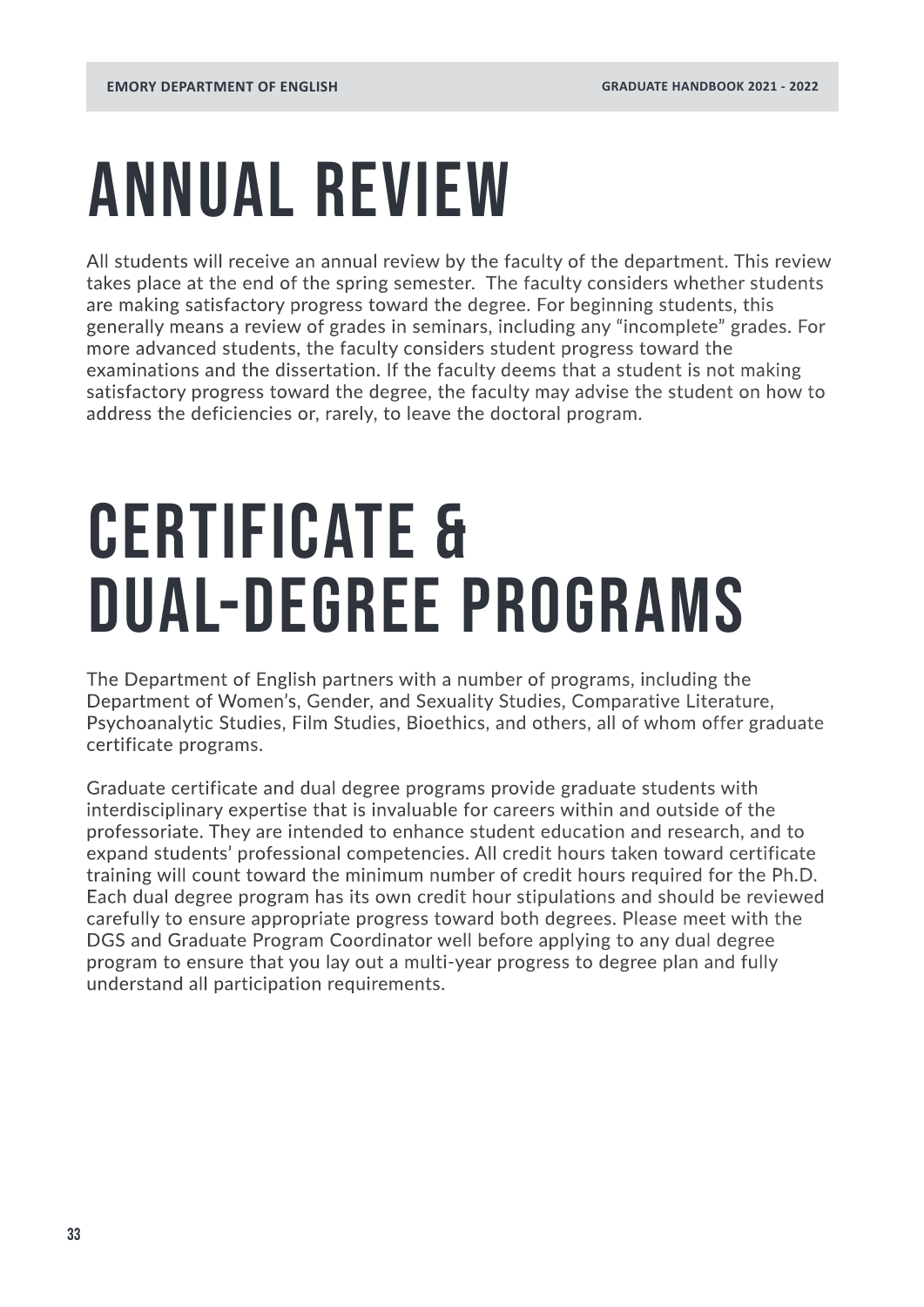## M.A. Degrees for CONTINUING STUDENTS

A Ph.D. student who has not previously earned a Master's degree in English should apply for one after being formally admitted to Ph.D. candidacy. No thesis is required.

## PDS FUNDS

PDS funds are designated for LGS doctoral students and are allocated in three separate categories: Training, Research, and Conferences. Please consult **[the Laney website](https://www.gs.emory.edu/professional-development/pds/index.html)**, or check out the next page.

## KEMP MALONE LIBRARY

When Professor Kemp Malone, the noted medievalist, died in 1971, he donated his personal library of 20,000 volumes to Emory, his alma mater. This extensive and valuable collection is especially rich in material on Old and Middle English; the majority of these books are housed in the Woodruff Library. Approximately 5,000 volumes, ranging over all periods of English and American literature, are shelved in the English Department's Kemp Malone Library, located in Room 301 North Callaway Center. Students are welcome to read any volume or browse through the collection.

The Library is open as a quiet retreat for Department faculty and graduate students and may be reserved occasionally for small group study. It also functions as the site of colloquia, Department faculty meetings, and most Ph.D. oral examinations. If you would like to reserve Kemp Malone, please contact the Graduate Program Coordinator.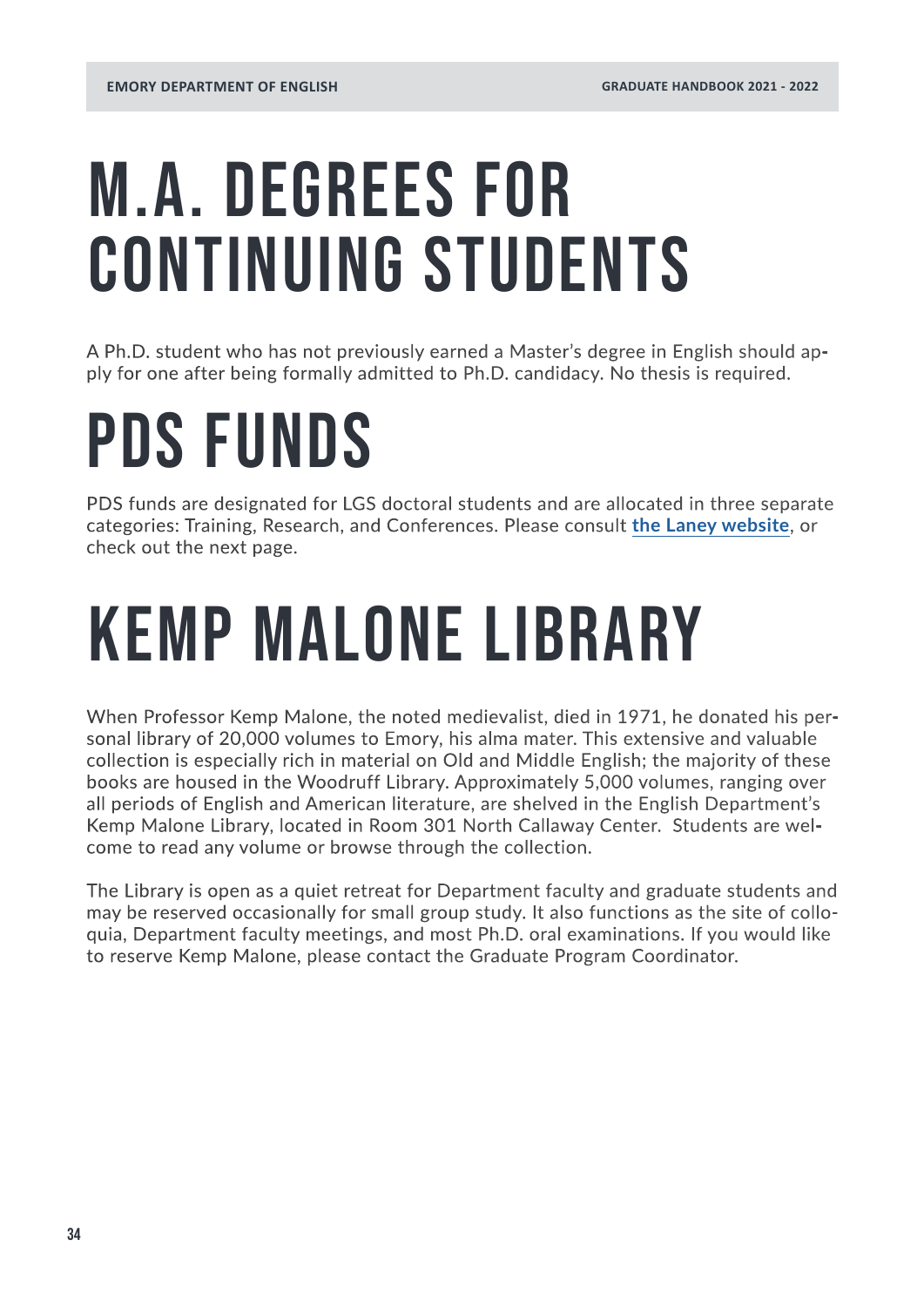## DEPARTMENT LOCATION & GENERAL INFO

All students in residence have mailboxes in the English main office in Callaway N302 in the English Lounge where general and personal communications can be found. (Oddly, the Lounge is not named for the discipline we all follow, but for a beloved faculty colleague, Professor Thomas Hopkins English, 1895-1992, whose career in our Department spanned 40 years.) Students should check their mailboxes regularly for important Departmental information or announcements of upcoming deadlines and events.

The English Lounge is a gathering place for students and faculty. Calls for papers and job announcements are regularly posted on the bulletin board and on clipboards.

## Advisory, Governing, & Social Groups

The Graduate English Advisory Committee (GEAC) acts as a forum to discuss such matters as policies, course offerings, and degree requirements. GEAC is composed of seven members: three faculty members elected for two-year terms by the Graduate Faculty, three graduate students elected by the resident graduate students, and the Director of Graduate Studies. Usually, two graduate students are elected each year. The students serve two-year terms unless the person elected is a fourth-year student, in which case that student serves a one-year term.

The student members of GEAC serve as the major representative body for the graduate students, and act as a conduit to relay graduate student concerns to the faculty. They meet regularly with the Director of Graduate Studies. The full GEAC membership, both faculty and students, meet less frequently. However, the DGS may consult GEAC via email or convene the faculty members to deliberate on particular matters.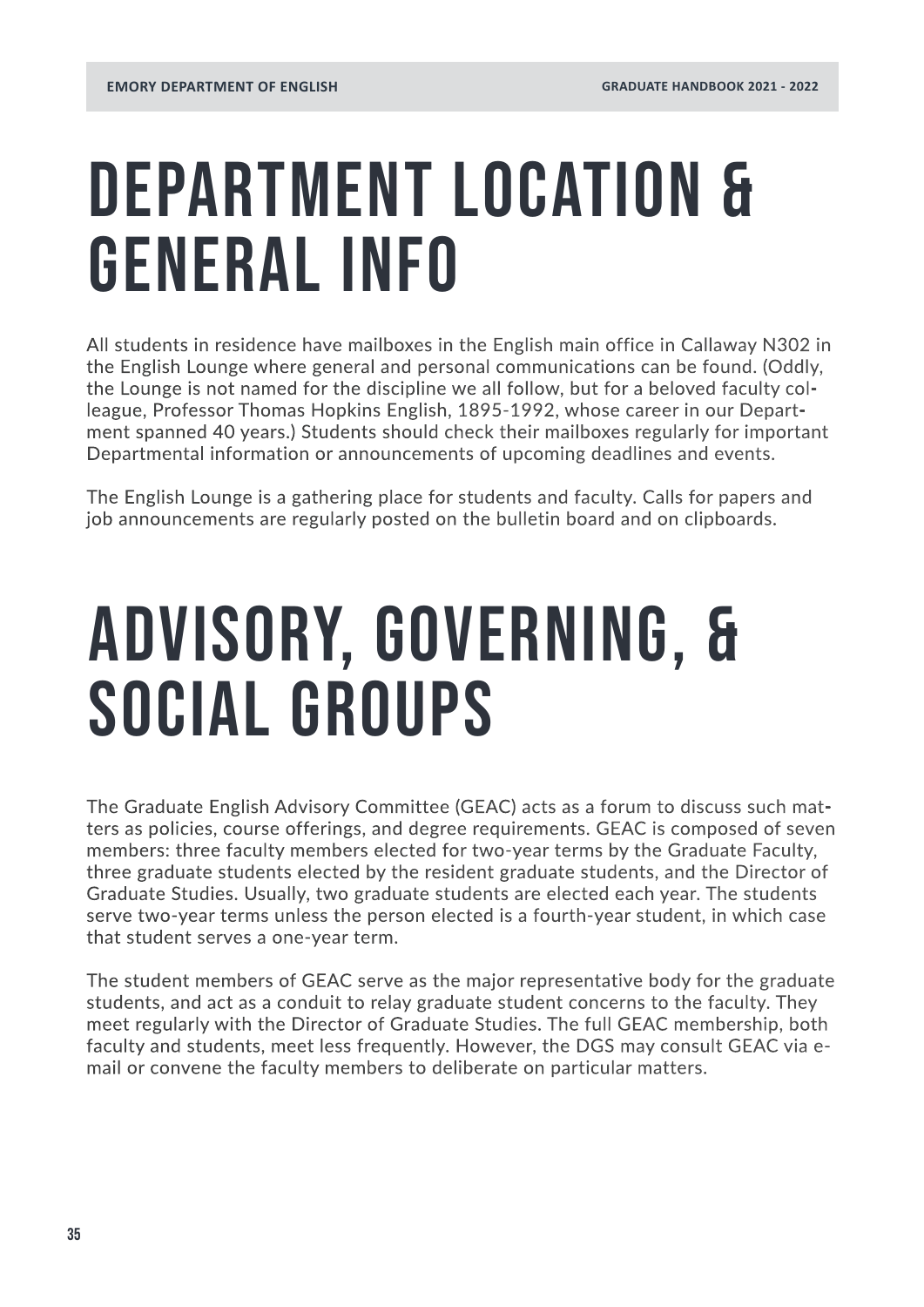## DEPARTMENTAL SPEAKERS & COLLOQUIA

The Department regularly hosts visiting lecturers and urges all graduate students to attend these events. Doing so is both an opportunity to learn from leading scholars beyond Emory as well as a chance to participate in departmental life. In addition, the Department encourages students to take advantage of the wide range of speakers hosted by other departments, programs, and institutes on the Emory campus.

Since 2004, the graduate students in English have invited a distinguished scholar for the Kemp Malone Lecture Series. The Kemp Malone Lecturer gives a public lecture, presents a colloquium in conjunction with a seminar-in-progress, and is available for less formal interactions with graduate students. The Kemp Malone Lecturer is selected and invited by a committee of graduate students in consultation with the Director of Graduate Studies.

GEAC also presides over a Brown Bag Colloquia Series, a Works in Progress Series, and the Department Colloquy. The Brown Bag Colloquia involve lunch-time panels and discussions related to professional and graduate-student matters. In the Works in Progress talks, faculty and students discuss ongoing research, with a faculty member commenting on a student's pre-circulated paper or vice-versa. In the Department Colloquy, graduate students present research projects in formal talks, followed by discussions among students and faculty. Graduate students are encouraged to propose topics and participate in the organization of these events, which are usually coordinated by second-year students.

## GRIEVANCE POLICY

Students who have a grievance related to some aspect of their PhD program in English should report it to the DGS. The student should describe the grievance and relevant details in a letter addressed to the DGS, who will try, if possible, to resolve the grievance in conversation with the student and relevant parties. If this is not successful, a DGS will take the grievance to the English program's Executive Committee who will review the grievance and propose an appropriate response. If it is impossible to resolve the grievance within this committee or within the framework of the English Program administrative structure, the DGS will forward the grievance to the Office of the Senior Associate Dean of the LGS. From this point forward, the grievance will be handled according to the Grievance Procedure outlined in the LGS Handbook. If the issue is with a DGS, the student should go directly to the Senior Associate Dean of the LGS.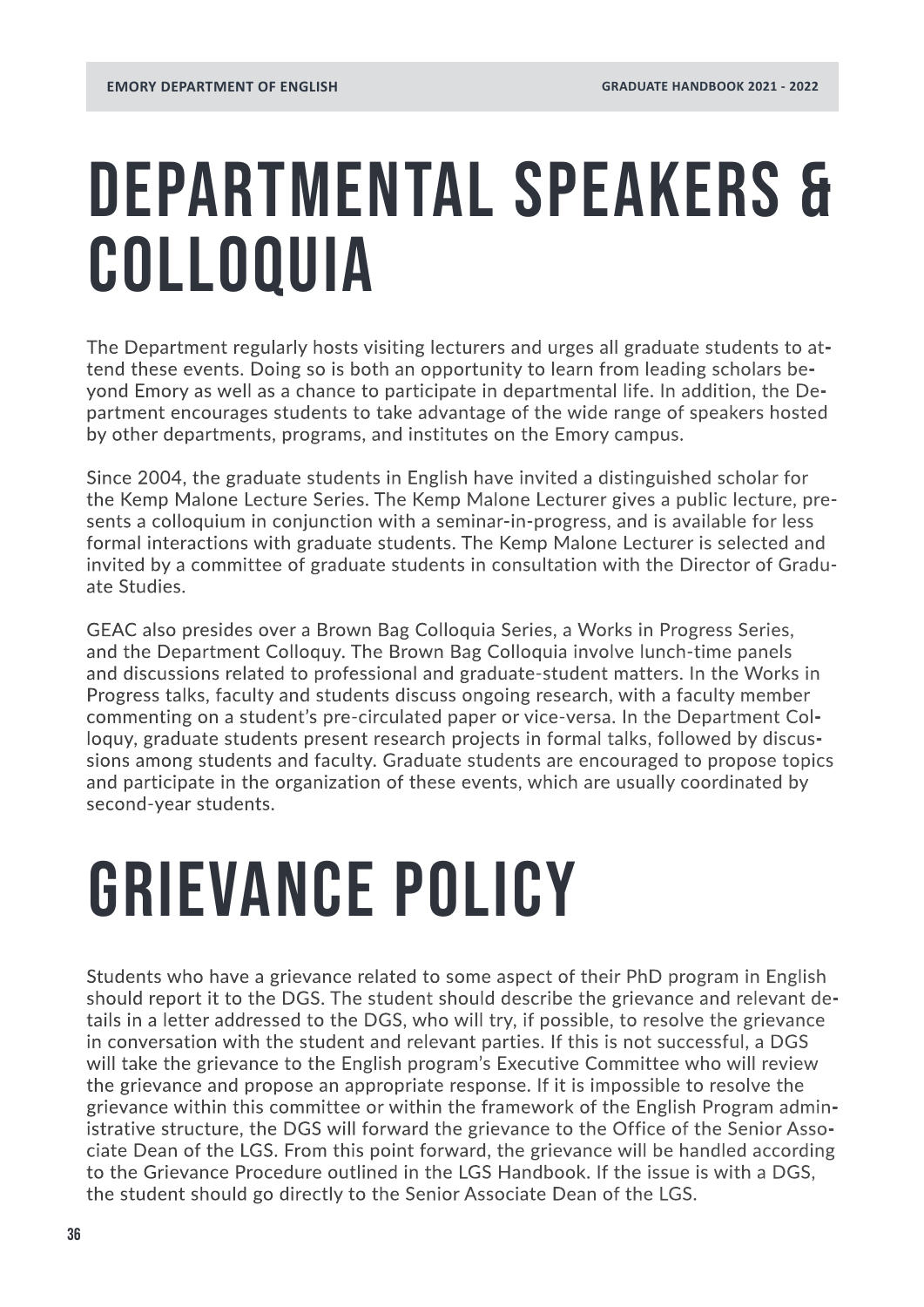## STUDENT SUPPORT SERVICES

#### [Office of Accessibility Services \(OAS\)](http://accessibility.emory.edu/students/index.html)

"Emory provides all persons an equal opportunity to participate in and benefit from programs and services afforded to others. The Office of Accessibility Services (OAS), part of the Office of Equity and Inclusion, assists qualified students, faculty and staff with obtaining a variety of services and ensures that all matters of equal access, reasonable accommodation, and compliance are properly addressed." OAS "is committed to providing access to campus resources and opportunities to allow students with disabilities to obtain a quality educational experience." Qualified students need to register with OAS and make a request for services. Confidentiality is honored and maintained. (Emory OAS website):

#### [Ombuds Office](https://ombuds.emory.edu/index.html)

"The Emory Ombuds Office is here for you as a confidential, safe space where you can discuss issues and where those communications are kept confidential to the fullest extent possible. A resource for faculty, staff, and students, we invite Emory community members at every level to bring us concerns about misunderstandings, incivility, or possible wrongdoing. Our role is to promote mutual respect, civility, and ethical conduct, and to alert university leadership to concerns that might justify policy changes."

#### [Office of Diversity, Equity, and Inclusion](http://www.equityandinclusion.emory.edu/
)

"The Office of Diversity, Equity and Inclusion (DEI) ensures Emory University's compliance with Equal Opportunity/Affirmative Action, Title IX, the Vietnam Era Veterans' Readjustment Assistance Act, and the Americans with Disabilities Act federal regulations. DEI also monitors and executes the university's Equal Opportunity Policy. DEI is committed to promoting a fair and accessible campus environment for the Emory University community through collaboration with our university partners."